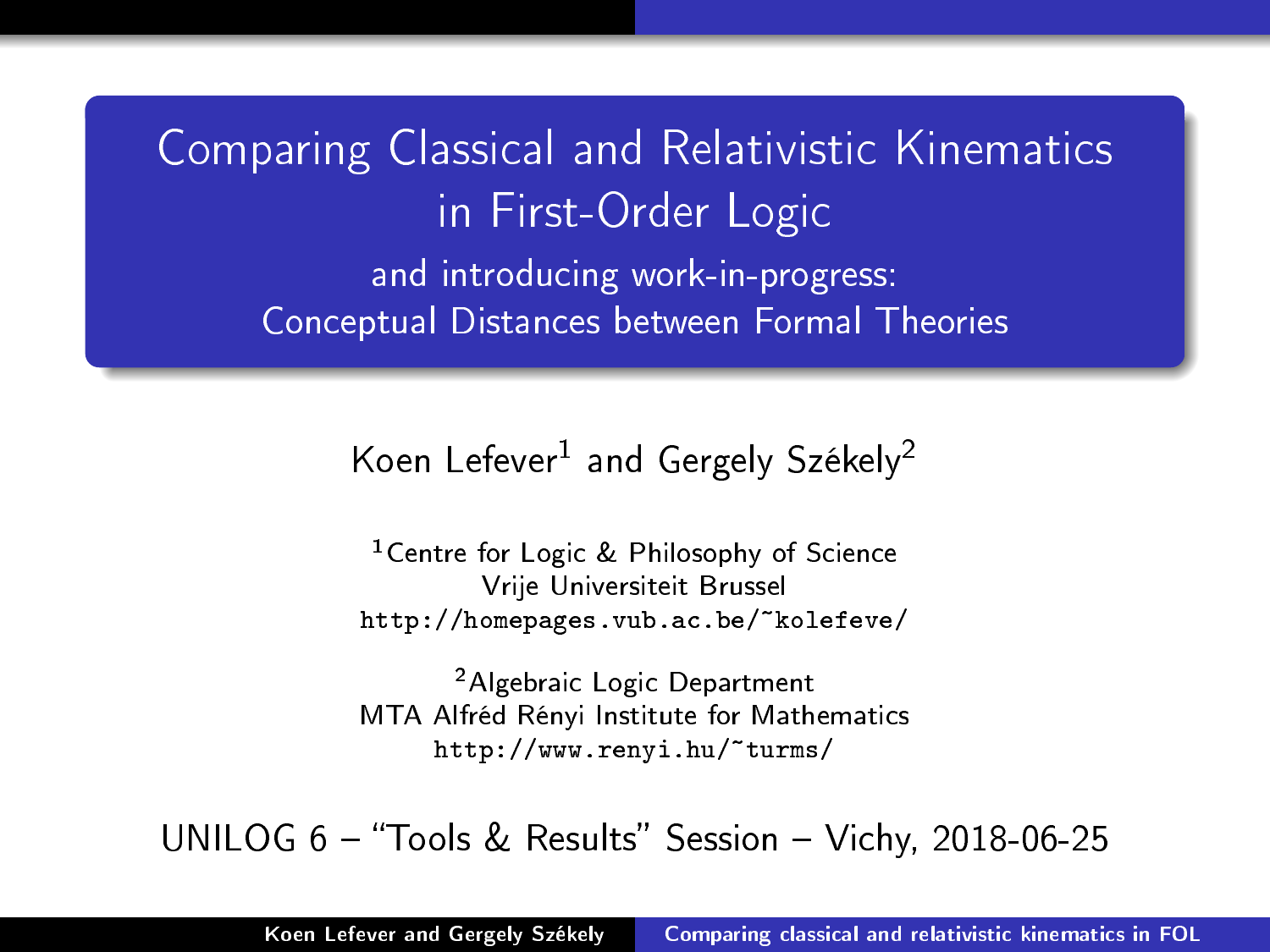Setting the stage:

Studying axiomatic relativity theory in the "Andréka-Németi School, Algebraic Logic department, Alfréd Rényi Institute of Mathematics

- See "On the logical structure of relativity theories" by H. Andréka, J. X. Madarász, and I. Németi; with contributions from: A. Andai, G. Sági, I. Sain, and Cs. T®ke. Research Report, Budapest 2002. https://old.renyi.hu//pub/algebraic-logic/Contents.html
- **•** Inspired by Alfred Tarski's initiative Logic, Methodology and Philosophy of Science, by David Hilbert's Sixth problem Mathematical Treatment of the Axioms of Physics and by the Wiener Kreis.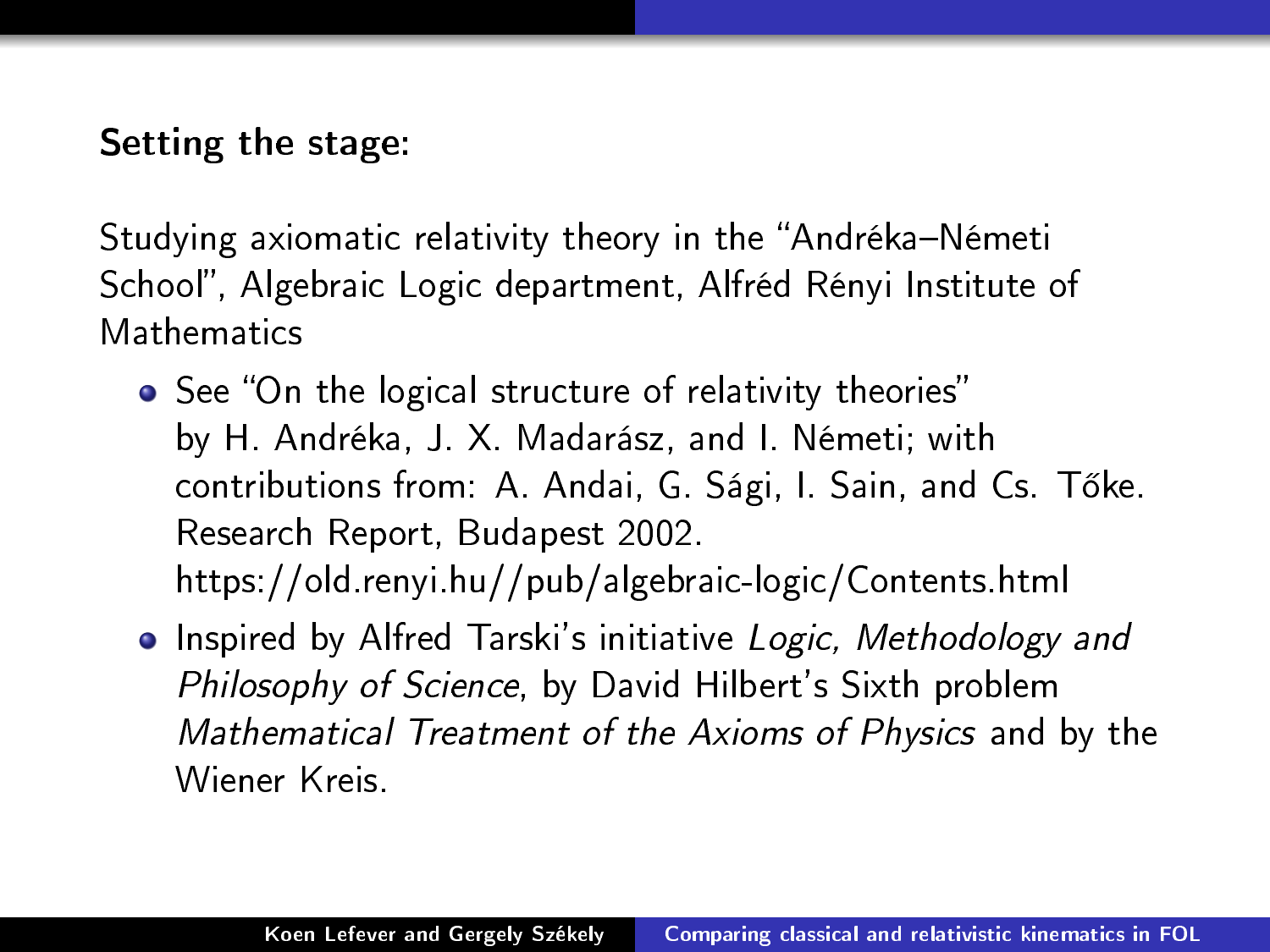### Introduction:

Comparing scientific theories which are axiomatized in "First Order Logic with equality":

# **• Qualitative:**

• Which concepts are similar or different between theories?

## Quantitative:

- How many concepts are different?
- How far are theories away from each other?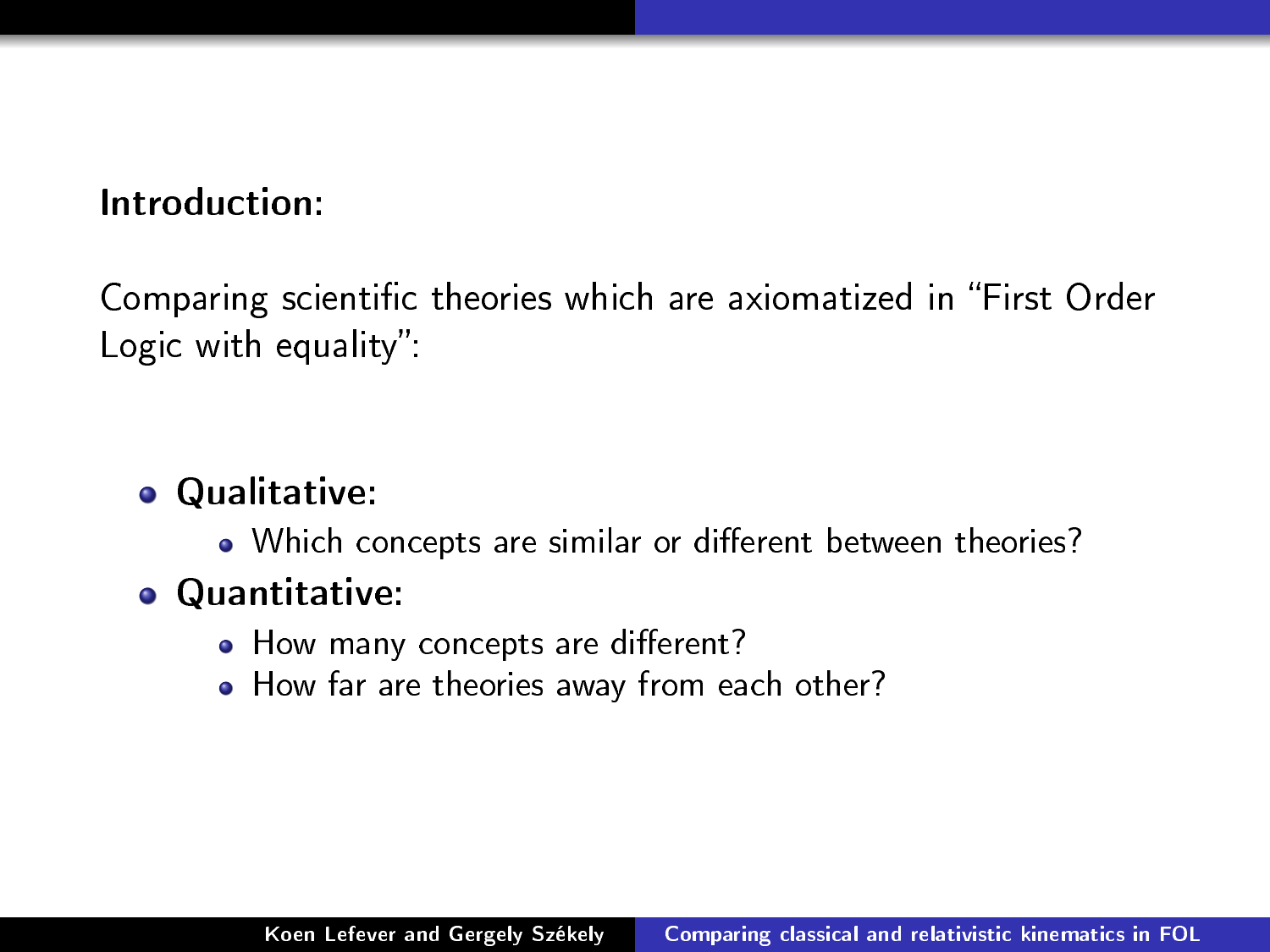Equivalence between formal theories:

There are several ways in which theories can be equivalent to each other:

> Logical Equivalence ⇓⇑ Definitional Equivalence ⇓⇑ Conceptual Equivalence (Morita Equivalence, definitional equivalence with different sorts) ⇓⇑ Categorical Equivalence

See "Morita Equivalence" by Thomas William Barrett and Hans Halvorson, The Review of Symbolic Logic 9 (3): 556-582 (2016).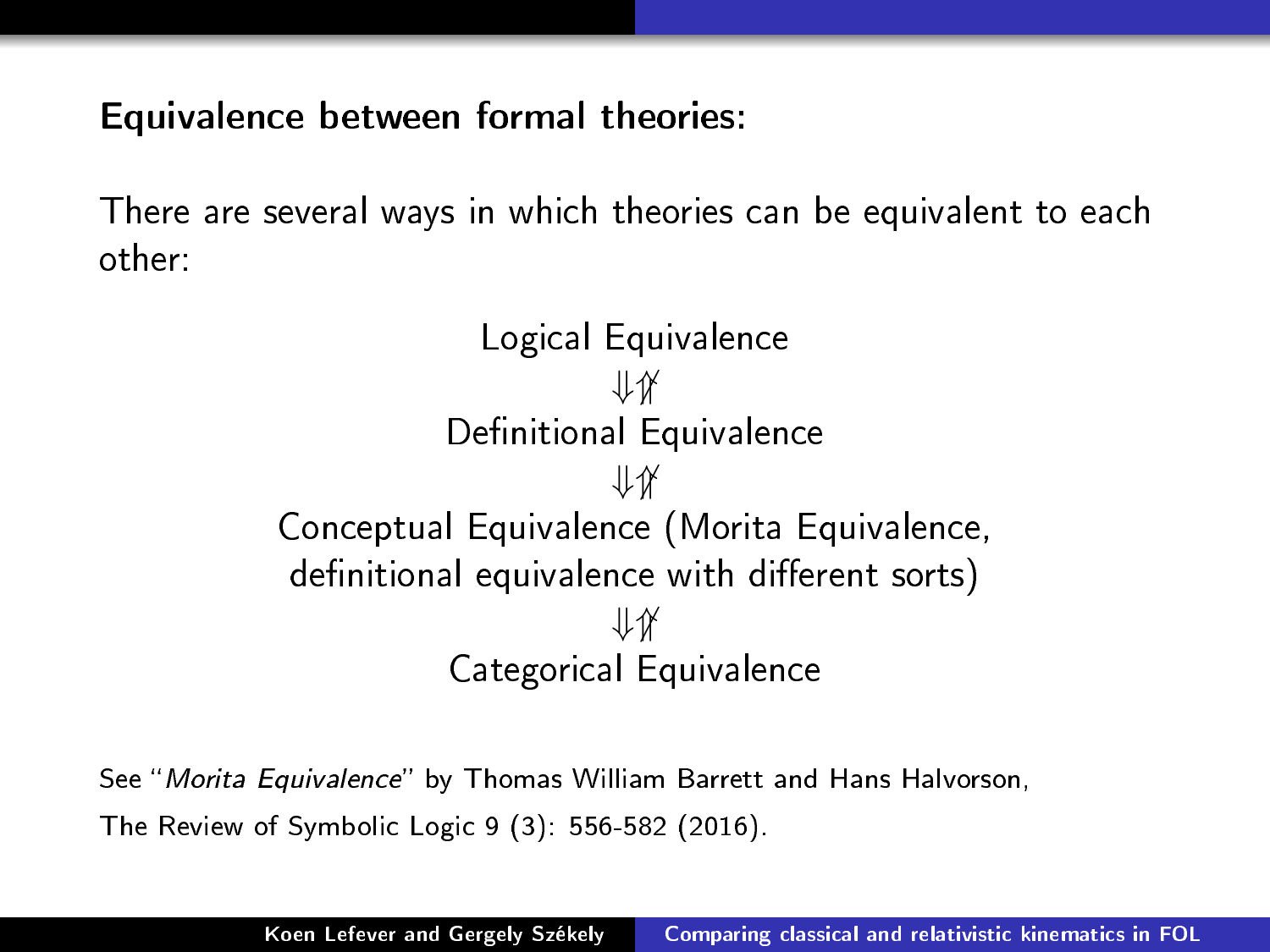A translation is a function between formulas of languages preserving the logical connectives, i.e.  $Tr(\phi \wedge \psi) = Tr(\phi) \wedge Tr(\bar{\psi})$ , etc.

An *interpretation* of theory  $\text{Th}_1$  in theory  $\text{Th}_2$  is a translation  $\text{Tr}$ which translates all tautologies and all axioms of  $Th<sub>1</sub>$  into theorems of  $Th<sub>2</sub>$ .

A definitional equivalence exists between two theories if those theories can be interpreted in each other and if all formulas from both theories translated into the other theory and back are logical equivalent to the original formulas.

See Definition 4.3.42 on p. 167 in "Cylindric Algebras Part II" by L. Henkin, J. D. Monk, and A. Tarski 1985.

For a comparison between the different definitions of definitional equivalence, see "On Generalization of Definitional Equivalence to Languages with Non-Disjoint Signatures" by Koen Lefever & Gergely Székely, submitted 2018, arXiv:1802.06844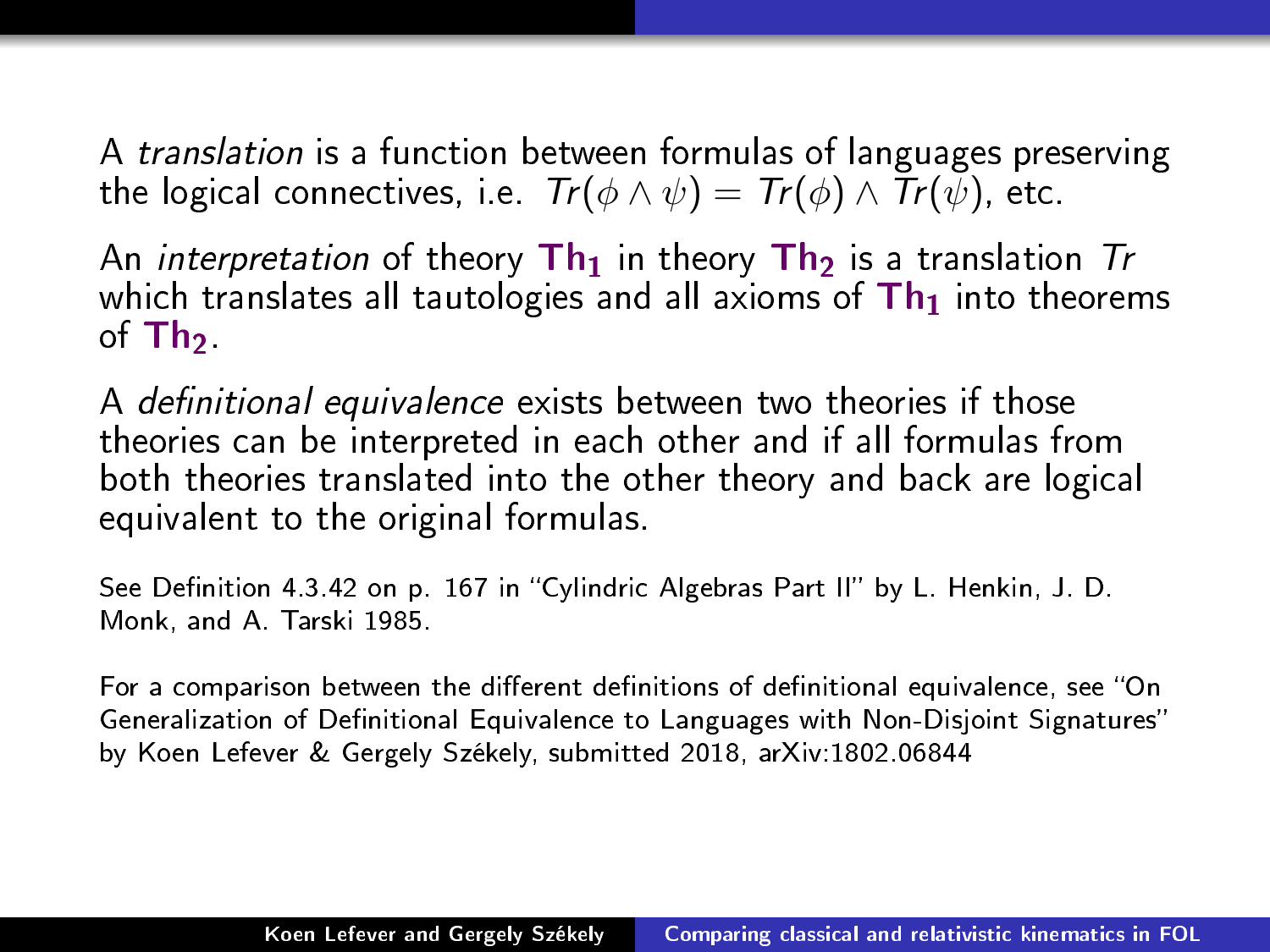### Metric distance:

Let X be a set of theories and let  $\equiv$  be an equivalence relation on X. We call a map  $d: X \times X \rightarrow [0, \infty)$  the conceptual distance on  $(X, \equiv)$  if it satisfies the following properties:

 $d(x, y) > 0$ ,  $d(x, y) = 0$  iff  $x \equiv y$ , 3  $d(x, y) = d(y, x)$ ,  $\bullet$  d(x, z) < d(x, y) + d(y, z).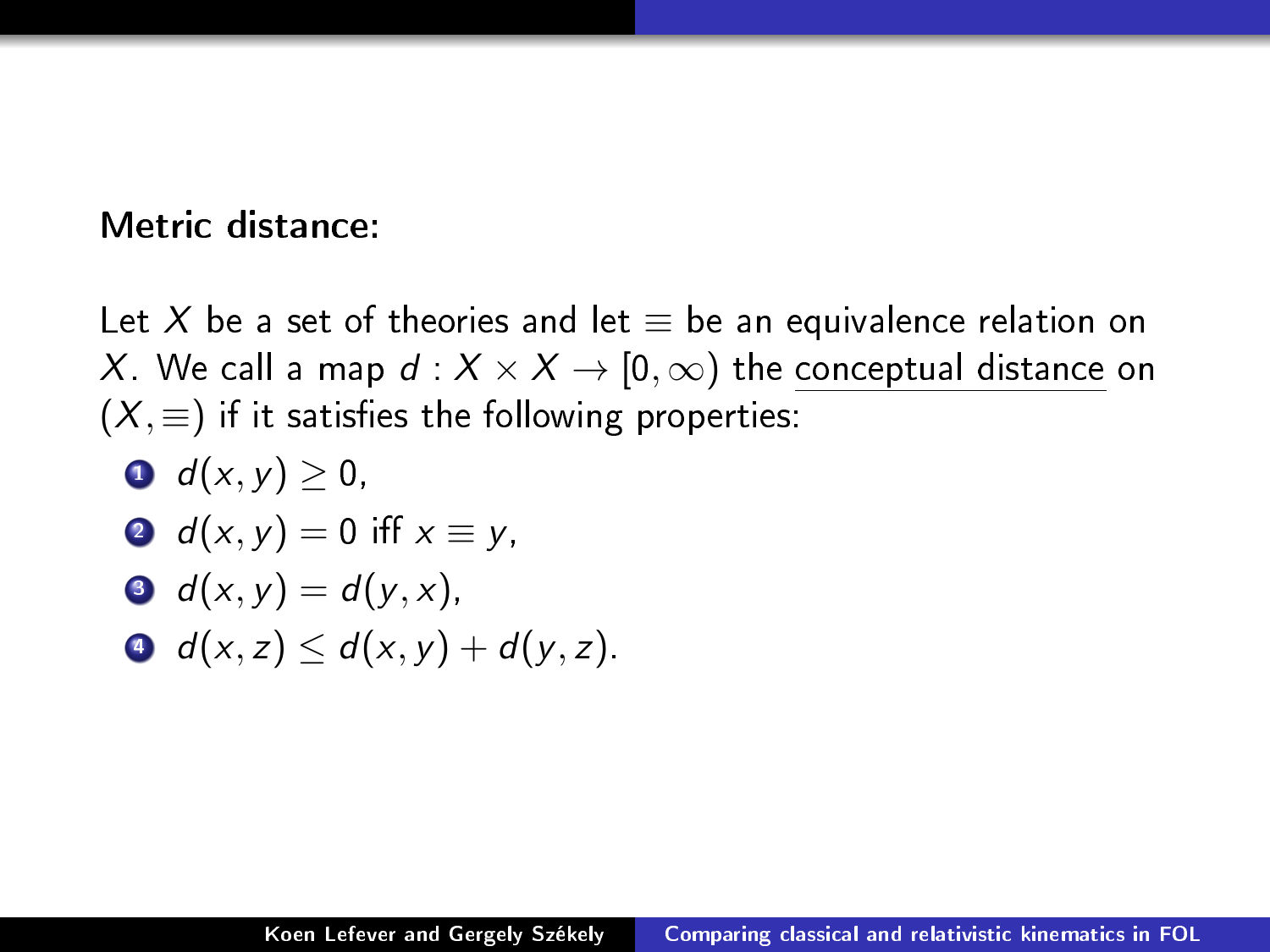### Conceptual distance: three approaches

- **4** A trivial example: discrete distance
- 2 An ad-hoc example: adding and removing concepts to make classical kinematics and special relativity equivalent
- <sup>3</sup> A definition using Cylindric Algebras or Concept Algebras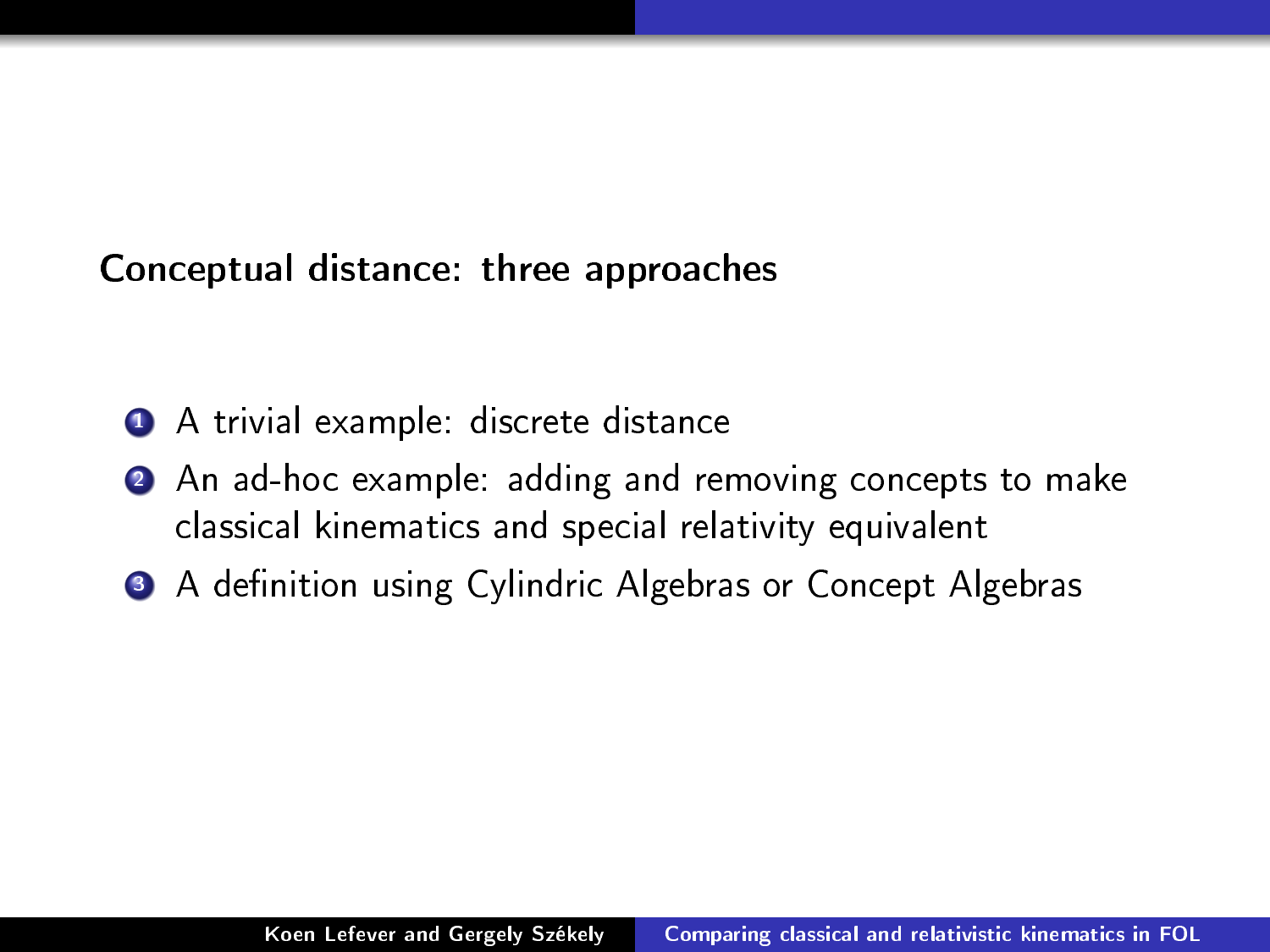#### Trivial example: discrete distance

Let X-be any set of theories and  $\equiv$  any equivalence relation on X. The discrete conceptual distance on  $(X, \equiv)$  is the following:

$$
d(x,y) = \begin{cases} 0 & \text{if } x \equiv y, \\ 1 & \text{if } x \not\equiv y. \end{cases}
$$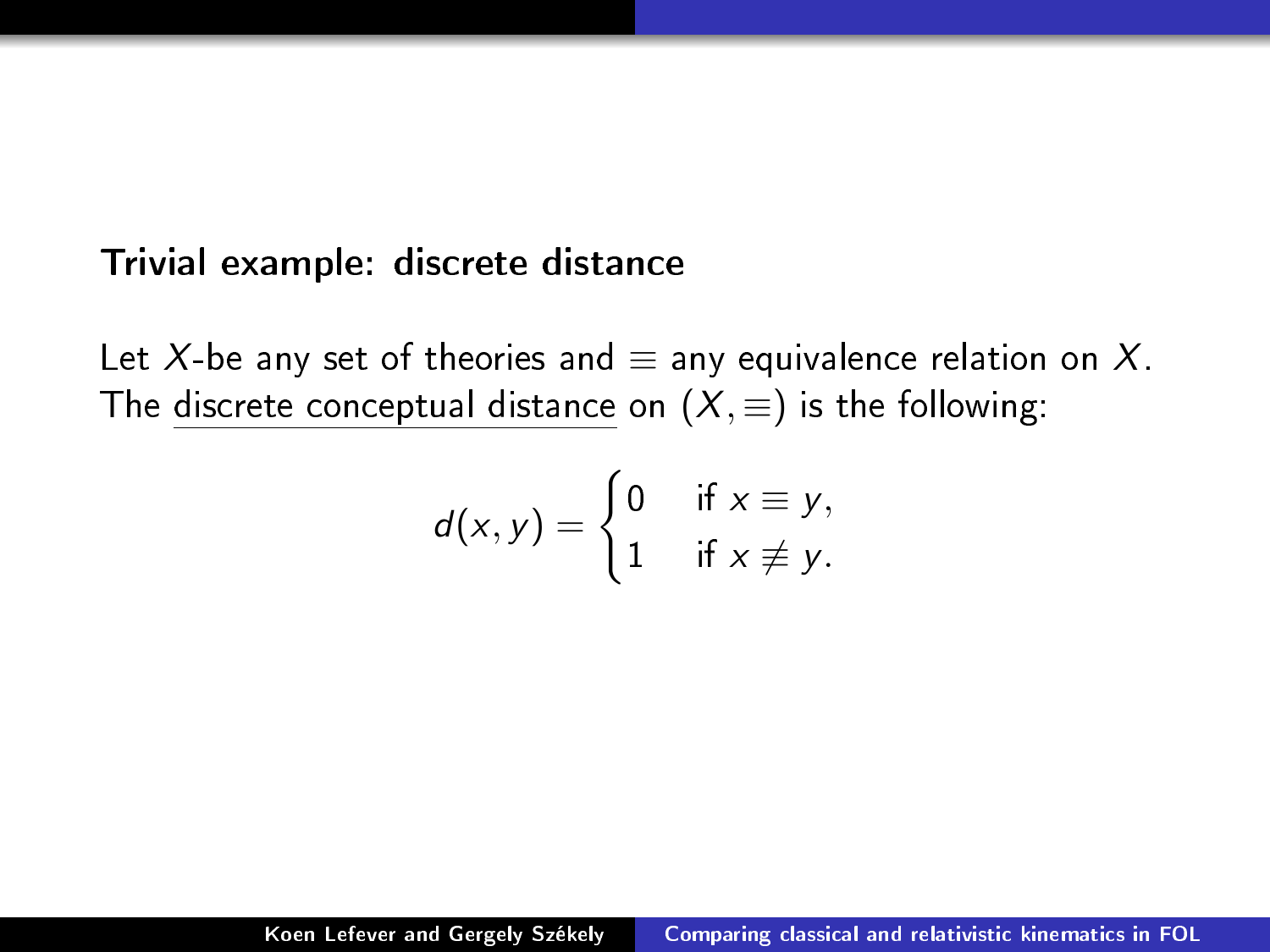We define the *Conceptual Distance* between two theories as the minimum number of concepts (i.e. logical predicates) which need to be added to or substracted from one theory to make it definitionally (or logically, categorically, etc...) equivalent to the other theory.

Two theories which are equivalent have a Conceptual Distance of zero.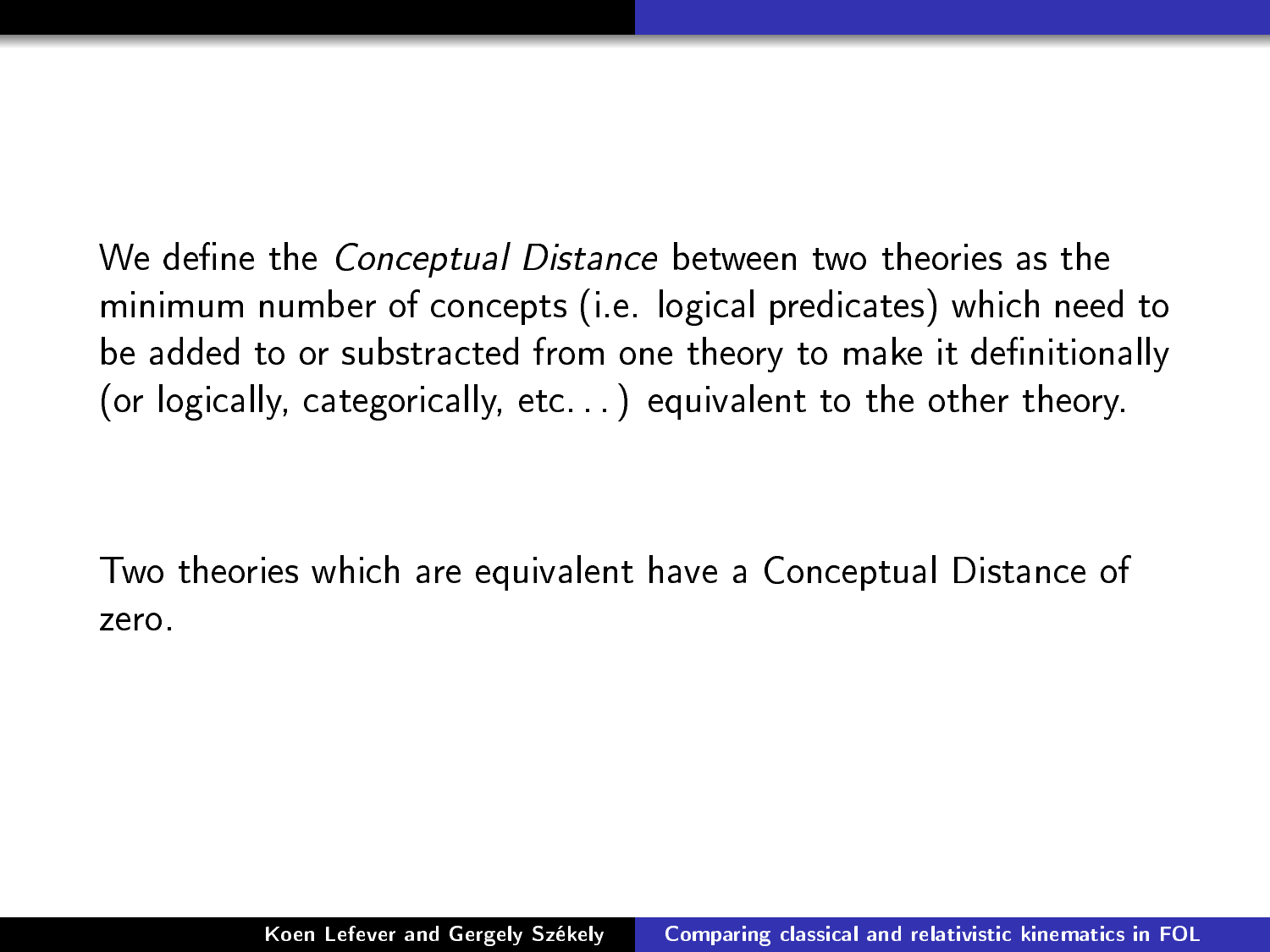Adding a concept:

- $\bullet$  introduce new primitive predicate R
- add axiom  $\exists \bar{x}(\varphi_R(\bar{x}))$

Removing concept  $\varphi(\bar{x})$ :

- add axiom  $\neg \exists \bar{x}(\varphi(\bar{x}))$
- change theory  $\mathcal T$  to a weaker theory  $\mathcal T^-$  to avoid contradictions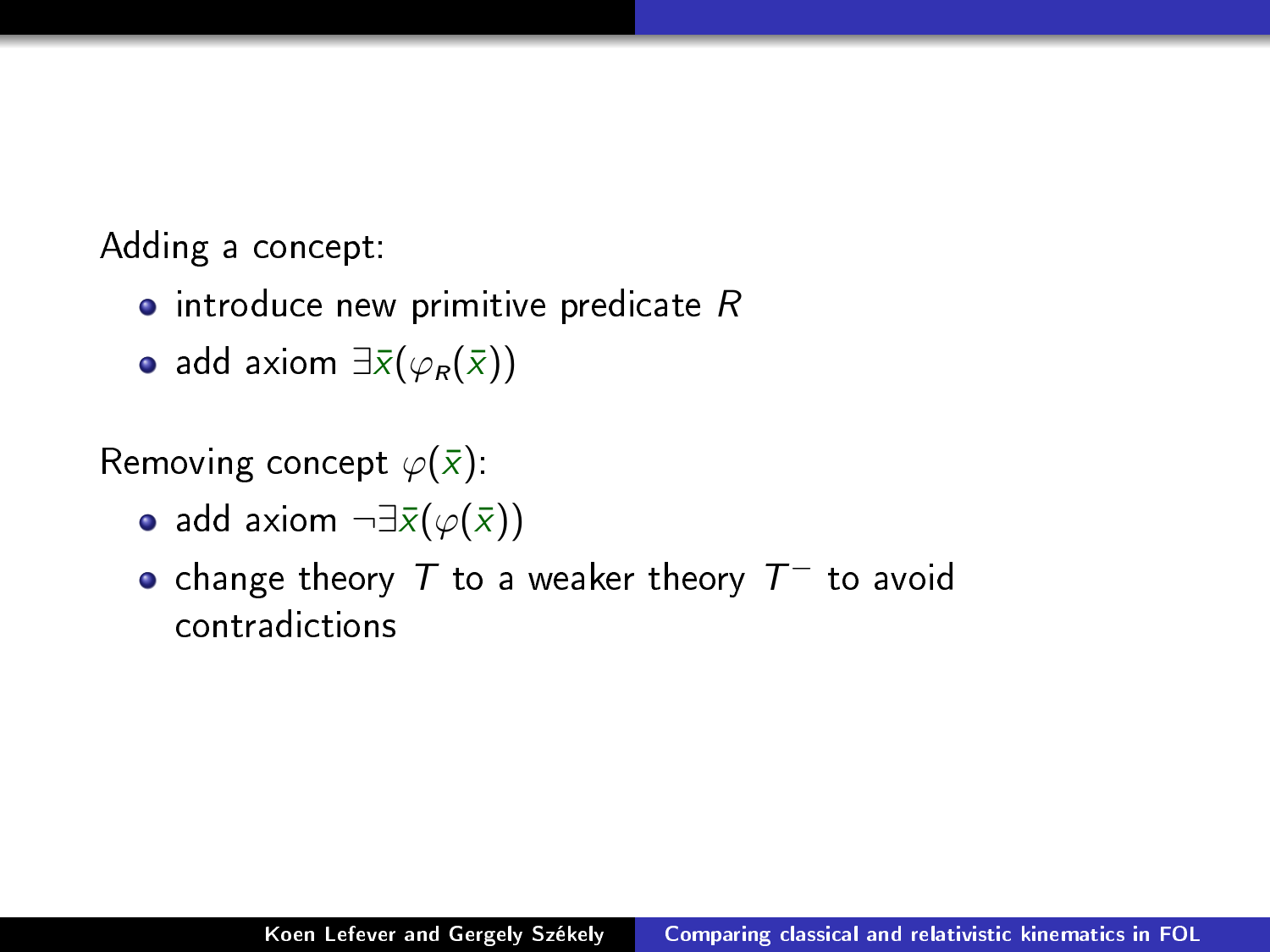**Example:** Using definitional equivalence to calculate the conceptual distance between classical kinematics and relativistic kinematics

See:

"Using Logical Interpretation and Definitional Equivalence to Compare Classical Kinematics and Special Relativity Theory" by Koen Lefever PhD Dissertation, Vrije Universiteit Brussel, 2017-05-26

Comparing Classical and Relativistic Kinematics in First-Order Logic by Koen Lefever and Gergely Székely

Logique et Analyse, Vol. 61 Nr. 241 p. 57-117, 2018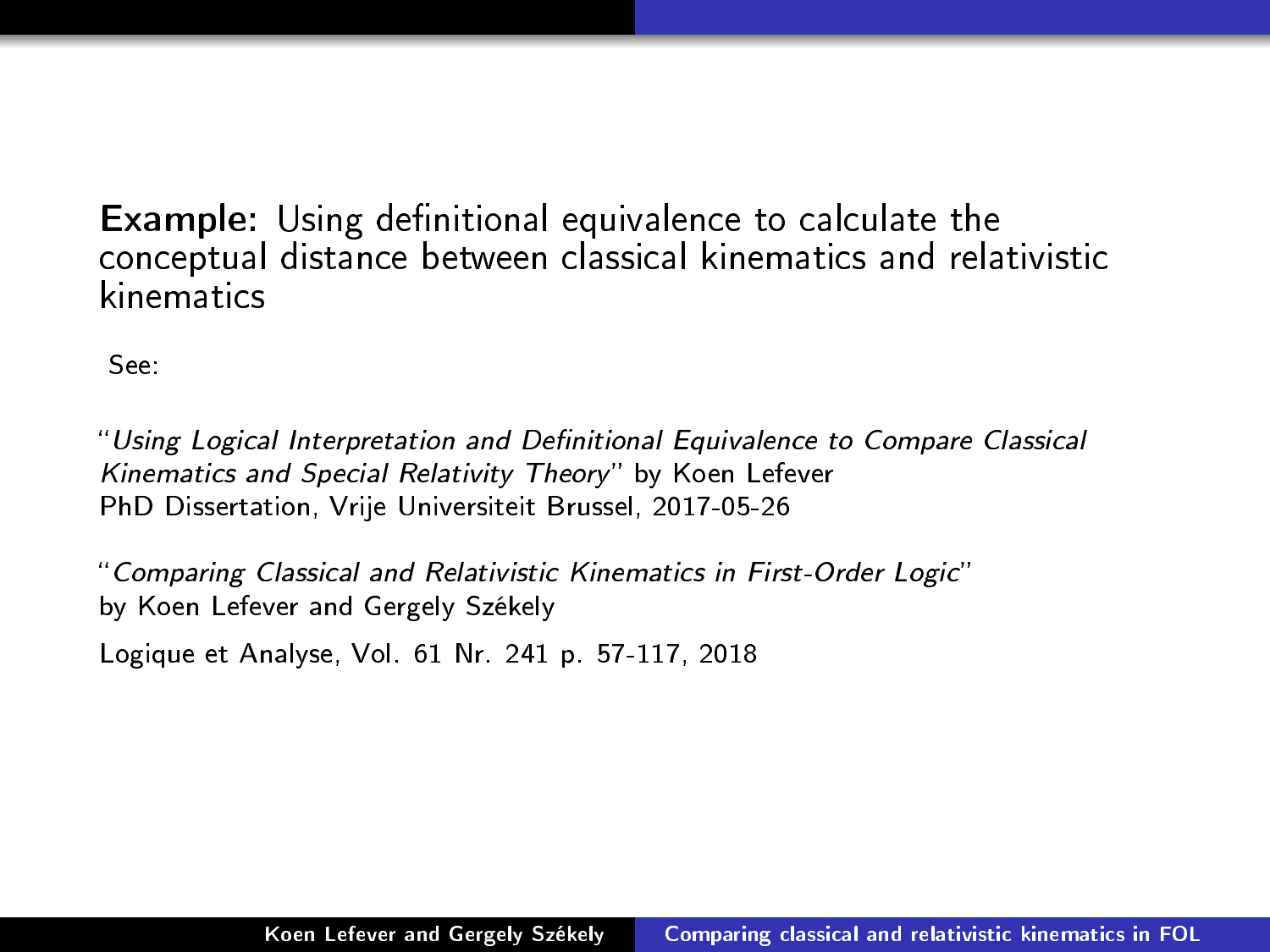There are translations  $\mathcal{T}r, \,\, \mathcal{T}r_+$ , and  $\mathcal{T}r_+'$  between the languages of Classical Kinematics and Special Relativity Theory such that:

- ClassicalKin<sub>Full</sub>  $\vdash$  Tr(SpecRel<sub>Full</sub>)
- $ClassicalKin_{Full}^{STL} \vdash Tr_{+}(SpecRel_{Full}^{e})$

• 
$$
SpecRel_{Full}^e \vdash Tr'_{+}(ClassicalKin_{Full}^{STL})
$$

Definitional equivalence:  $SpecRel_{Full}^e \equiv_\Delta \textit{ClassicalKin}_{Full}^{STL}$  , i.e.,  $Tr_+$  and  $Tr_+'$  are inverses of each other up to logical equivalence in *SpecRel* $_{Full}^e$  and *ClassicalKin* $_{Full}^{STL}$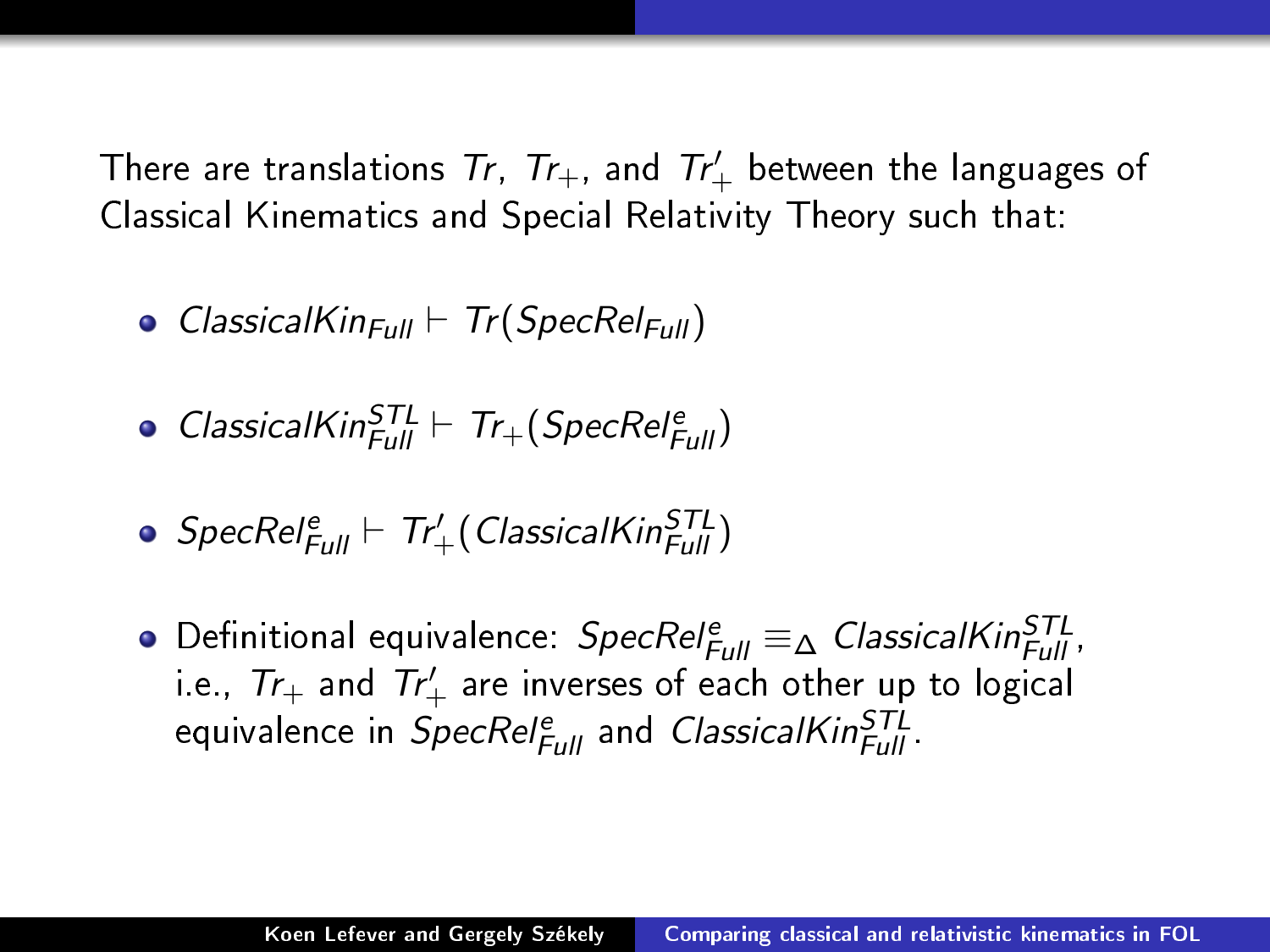There are translations  $Tr_\ast$ , and  $Tr'_\ast$  between the languages of Classical Kinematics and Classical Kinematics restricted to Slower-Than-Light oberservers such that:

- $ClassicalKin_{Full}^{STL} \vdash Tr_*(ClassicalKin_{Full})$
- $\textit{Classical}$ Kin<sub>Full</sub>  $\vdash$  Tr'<sub>\*</sub> (ClassicalKin $_{\textit{Full}}^{\textit{STL}}$ )
- Definitional equivalence: *ClassicalKin<sub>Full</sub>* ≡∆ *ClassicalKin* $_{Full}^{STL}$

and hence by transitivity of definitional equivalence:

• 
$$
SpecRel_{Full}^e \equiv_{\Delta} ClassicalKin_{Full}
$$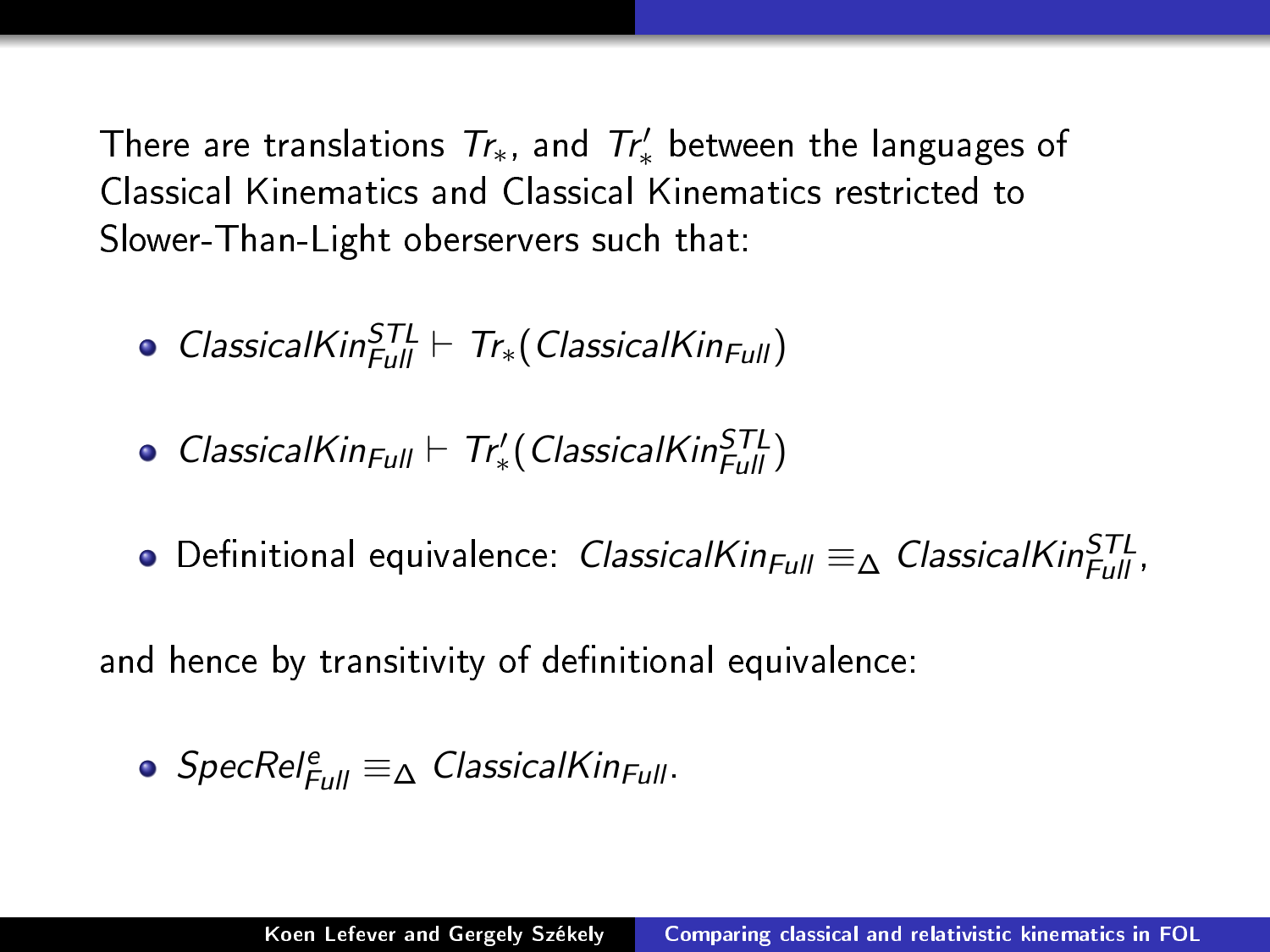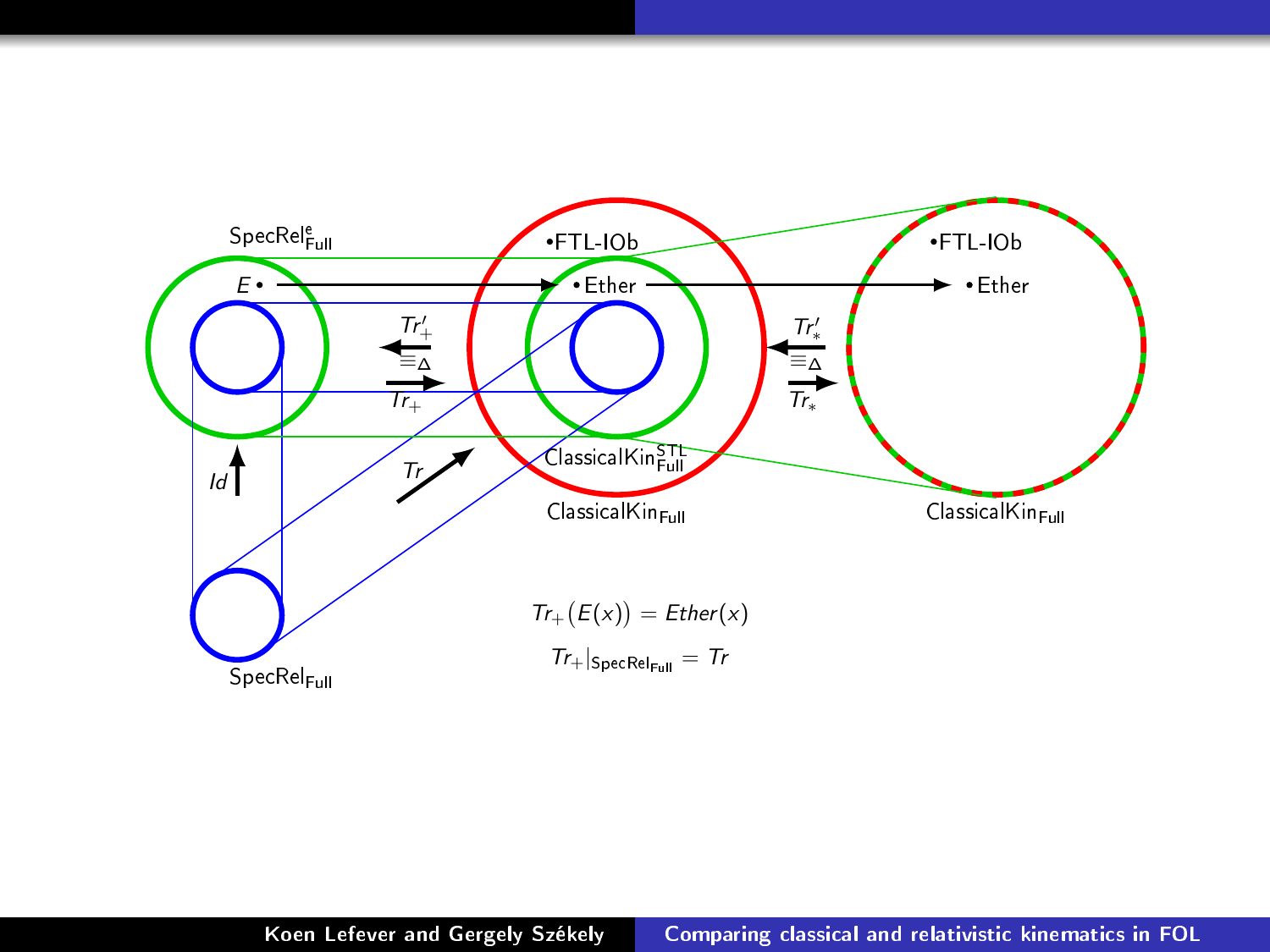Kin:={AxEField, AxEv, AxSelf, AxSymD, AxLine, AxTriv, AxNoAcc} ClassicalKin $_{Full}:=$ Kin ∪ {AxEther, AbsTime, AxThExp<sub>+</sub>}  $\textsf{SpecRel}_{\text{Full}} := \textsf{Kin} \cup \{\text{AxPh}_c, \text{AxThExp}\}\$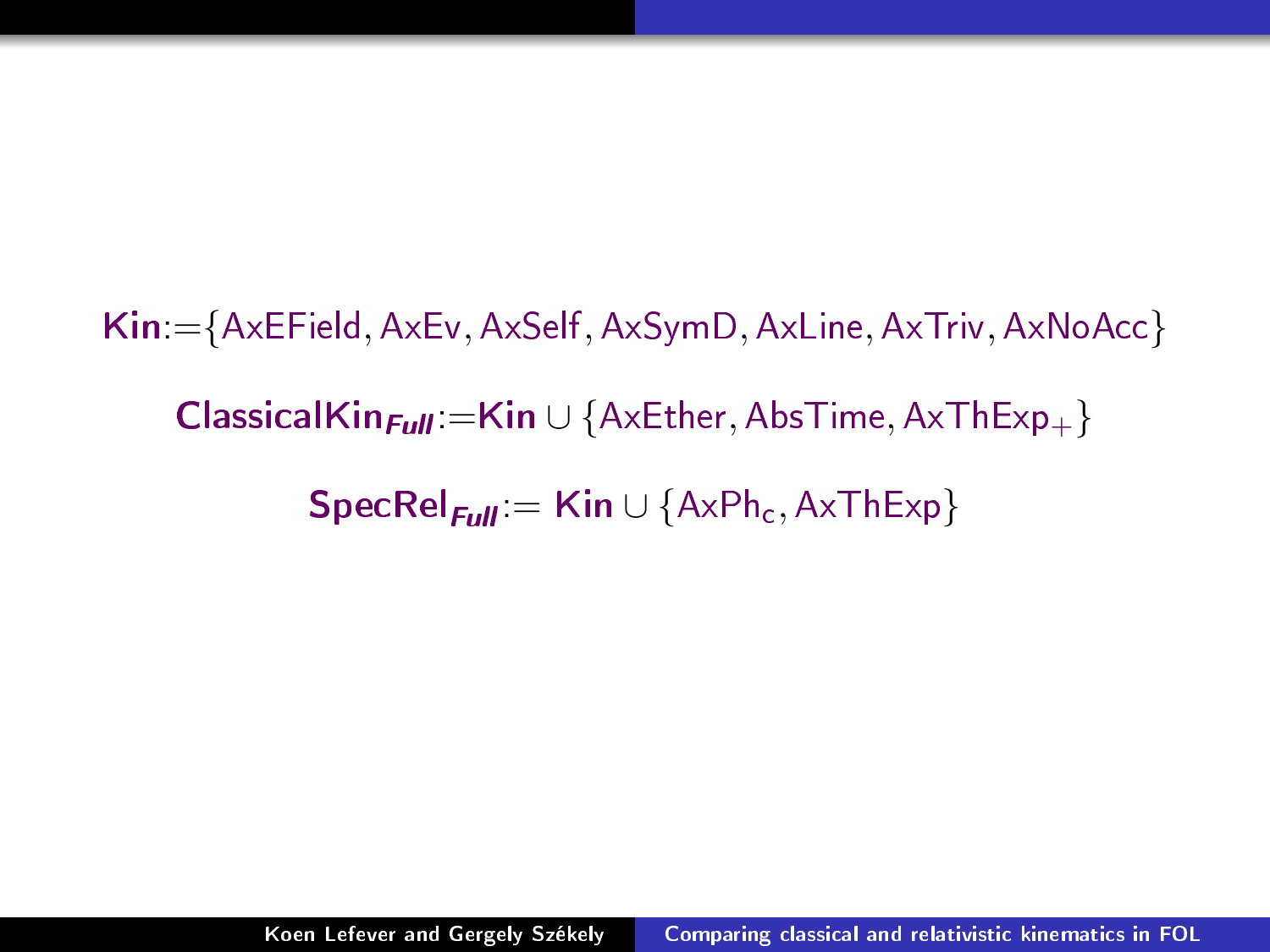## Kin:

- AxEField: The structure of quantities  $\langle Q, +, \cdot, \leq \rangle$  is an Euclidean field,
- AxEv: Inertial observers coordinatize the same events (meetings of bodies).
- AxSelf: Every inertial observer is stationary according to himself.
- AxSymD: Inertial observers agree as to the spatial distance between two events if these two events are simultaneous for both of them.
- AxLine: The worldlines of inertial observers are straight lines according to inertial observers.
- AxTriv: Any trivial transformation of an inertial observer is also an inertial observer.
- AxNoAcc: All observers are inertial observers.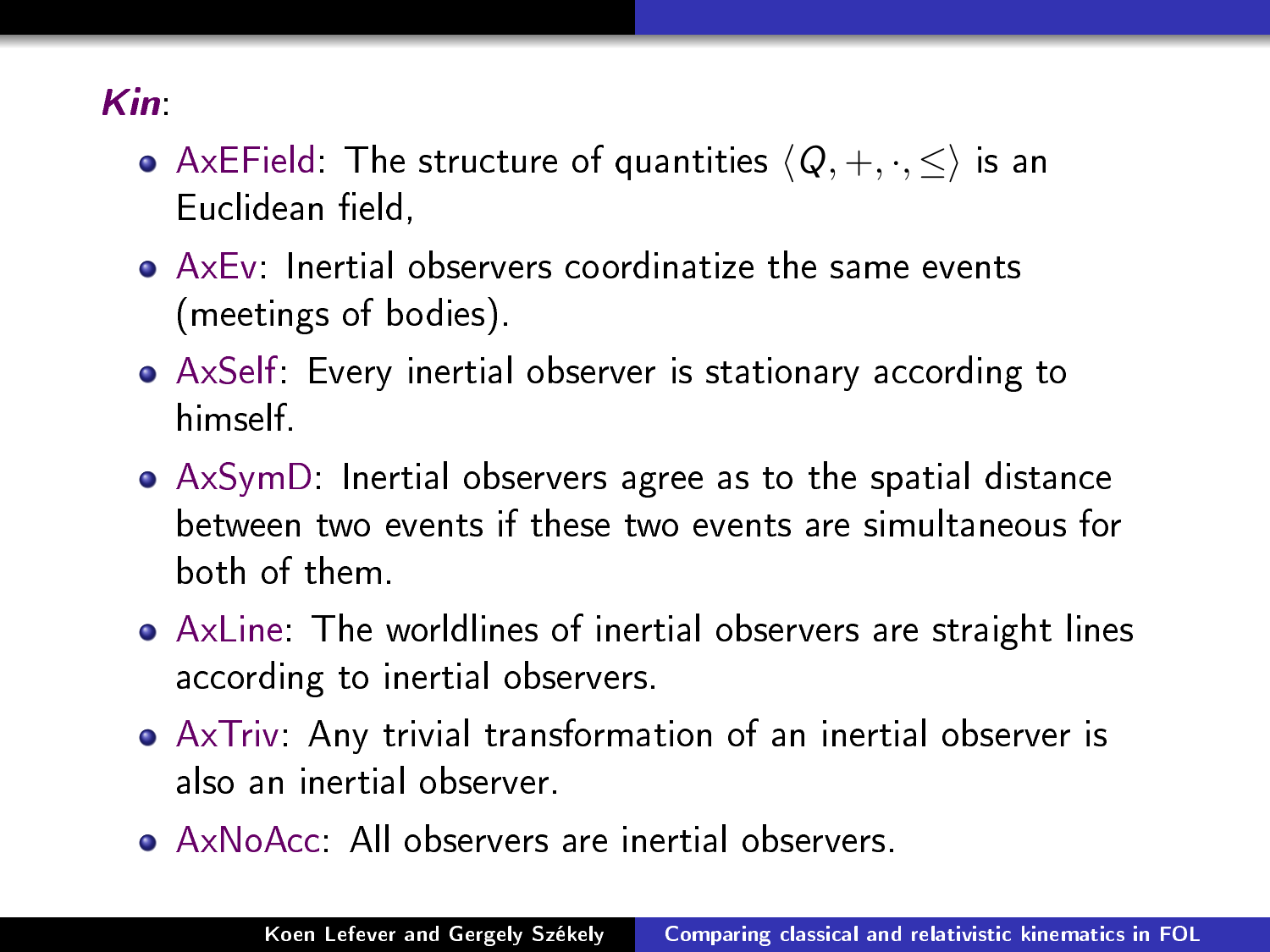### $ClassicalKin<sub>Full</sub>$

- AxAbsTime: The time difference between two events is the same for all inertial observers.
- AxEther: There exists an inertial observer in which the light cones are right.
- $\bullet$  AxThExp<sub>+</sub>: Inertial observers can move along any non-horizontal straight line:

 $(\exists h \in B) [1Ob(h)] \wedge$ 

 $(\forall k \in IOb)(\forall \bar{x}, \bar{y} \in \mathbb{Q}^4)$   $(x_0 \neq y_0 \rightarrow (\exists k' \in IOb)[\bar{x}, \bar{y} \in wI_k(k')]$ .

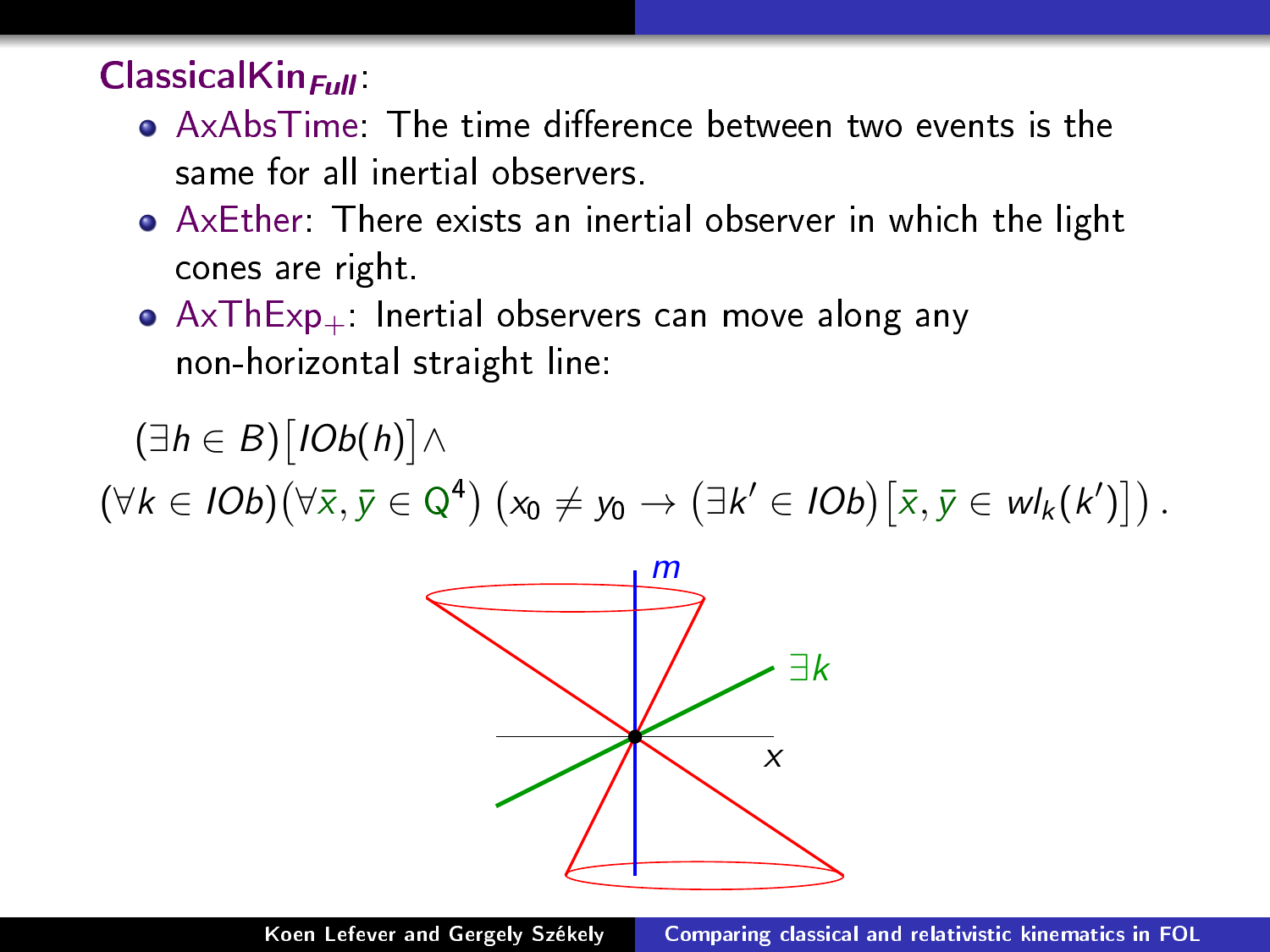# $\mathsf{SpecRel}_{\mathsf{Full}}$

- AxPh: For any inertial observer, the speed of light is the same in every direction everywhere, and it is finite. Furthermore, it is possible to send out a light signal in any direction.
- AxThExp: Inertial observers can move with any speed slower than that of light:

 $(\exists h \in B) [IOb(h)] \wedge (\forall k \in IOb)(\forall \bar{x}, \bar{y} \in Q^4)$  $\big(\textit{space}(\bar{x}, \bar{y}) < c \cdot \textit{time}(\bar{x}, \bar{y}) \rightarrow (\exists k' \in \textit{IOb})[\bar{x}, \bar{y} \in \textit{wl}_k(k')]\big).$ 

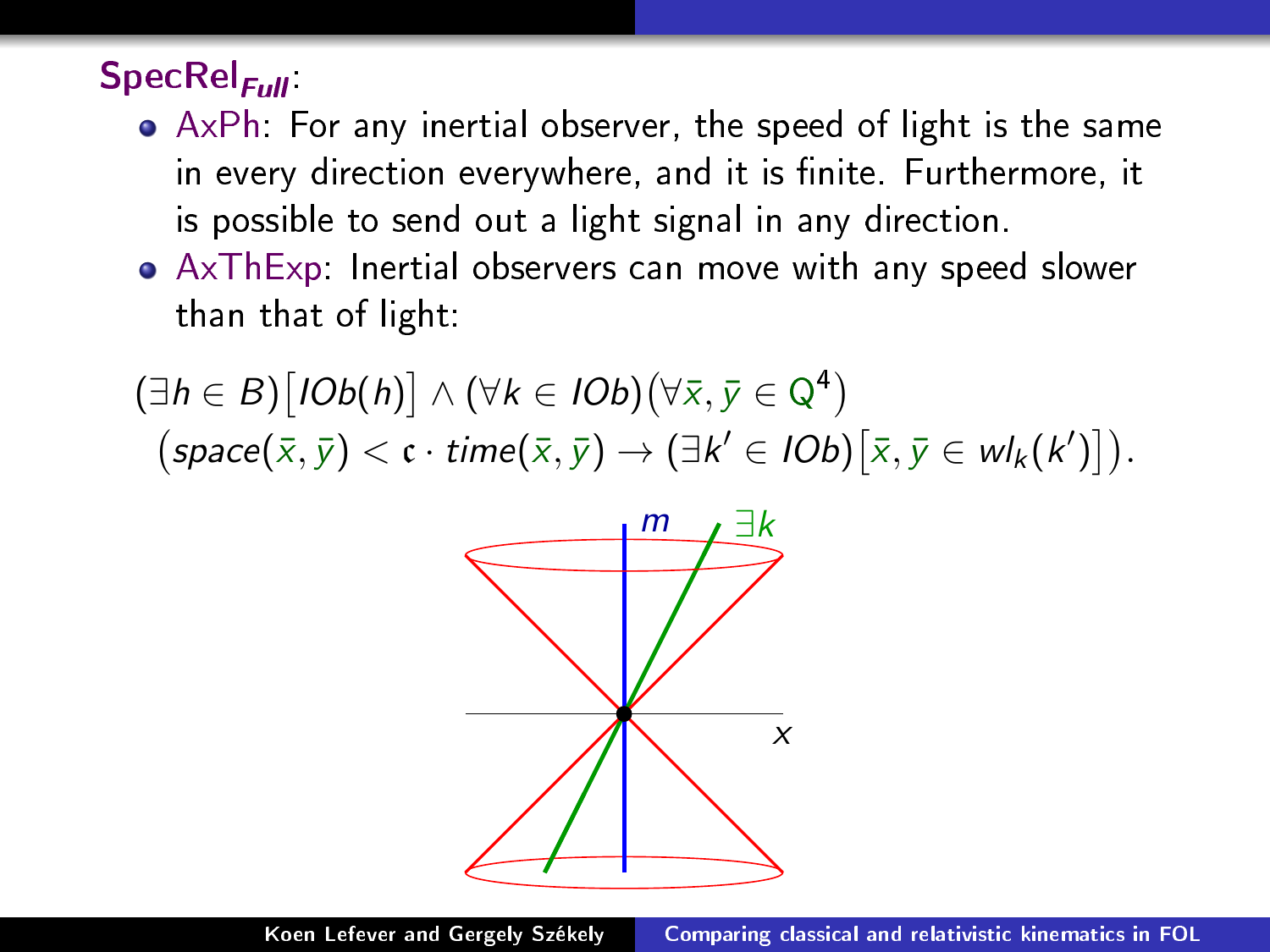Kin:={AxEField, AxEv, AxSelf, AxSymD, AxLine, AxTriv, AxNoAcc} ClassicalKin $_{Full}$ :=Kin ∪ {AxEther, AbsTime, AxThExp<sub>+</sub> }  $\mathsf{SpecRel}_{\mathsf{Full}} = \mathsf{Kin} \cup \{\mathsf{AxPh}_c, \mathsf{AxThExp}\}\$ 

### Justication Theorems:

**ClassicalKin<sub>Full</sub>**  $\vdash$  Worldview transformations are Galilean transformations.

 $\mathsf{SpecRel}_{\mathsf{Full}} \vdash \mathsf{Worldview}$  transformations are Poincaré transformations (see Theorem 2.1, p.639 in "A logic road from special relativity to general relativity" by H. Andréka, J. X. Madarász, I. Németi, and G. Székely, in Synthese, Vol. 186, Nr. 3, pages 633–649, 2012).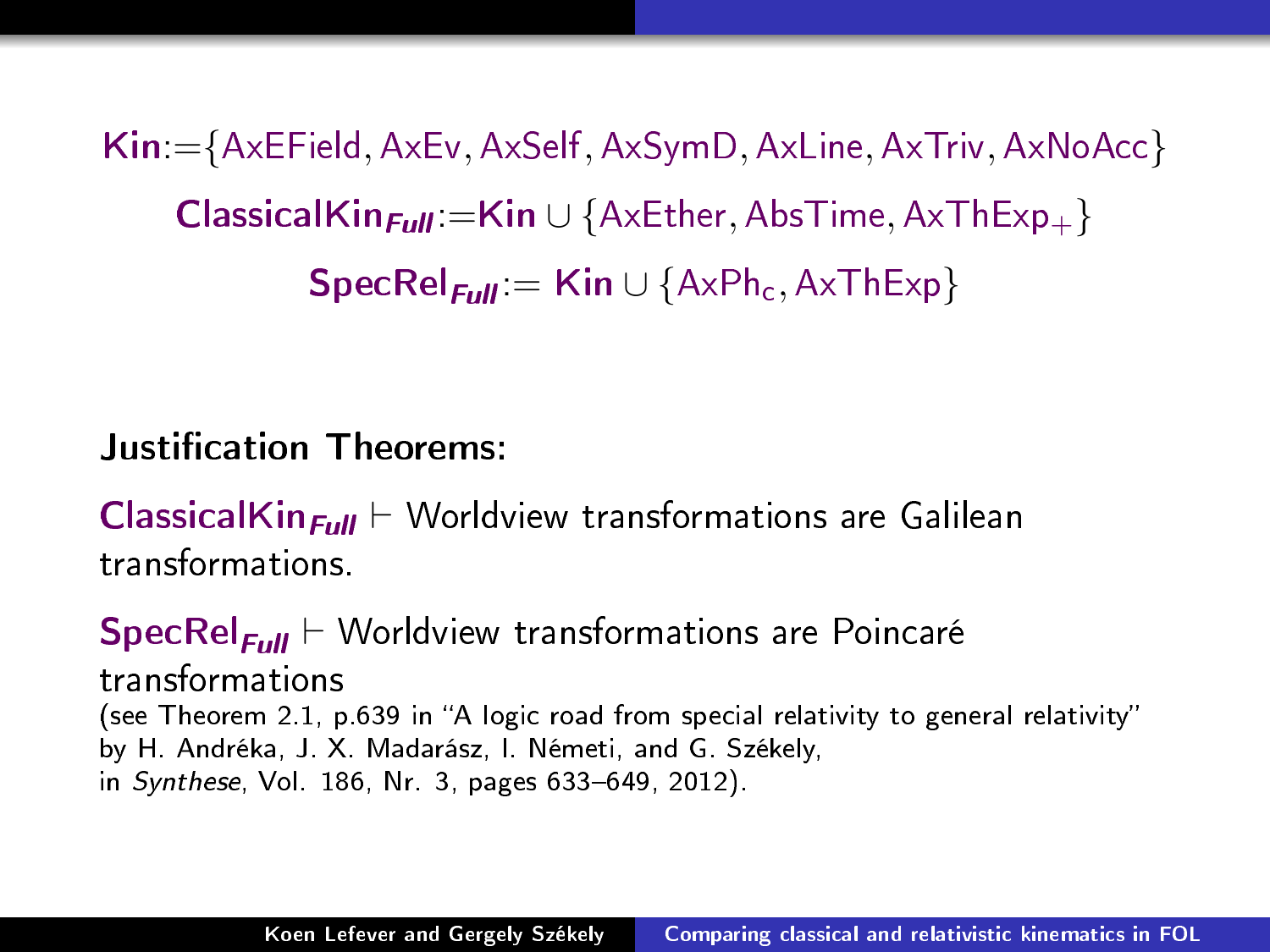

$$
Rad_{\overline{v}} = R_{\overline{v}}^{-1} \circ S_v \circ E_v \circ G_v \circ R_{\overline{v}}
$$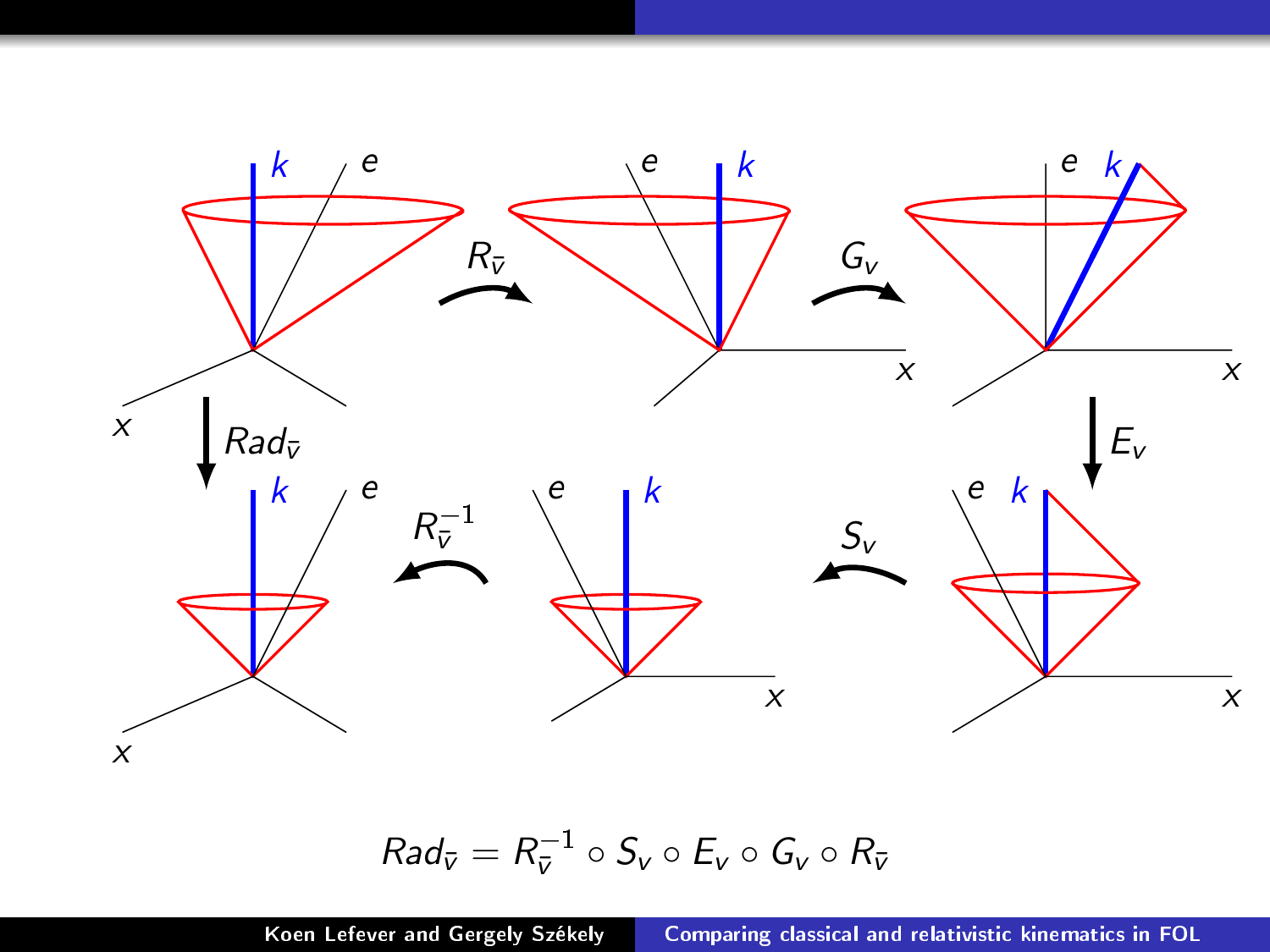$$
Tr(a + b = c) \stackrel{\text{def}}{=} a + b = c
$$
\n
$$
Tr(a \cdot b = c) \stackrel{\text{def}}{=} a \cdot b = c
$$
\n
$$
Tr(a < b) \stackrel{\text{def}}{=} a < b
$$

$$
Tr(W^{SR}(k, b, t, x, y, z)) \stackrel{\text{def}}{=} \\ \exists t'x'y'z'[W^{CK}(k, b, t', x', y', z') \land Rad_k(t', x', y', z') = (t, x, y, z)]
$$

$$
\mathsf{Tr}(\mathsf{IOb}^{SR}(k)) \stackrel{\text{def}}{=} \mathsf{IOb}^{CK}(k) \land \forall e[\mathsf{Ether}(e) \to \mathsf{speed}_{e}^{CK}(k) < c_e]
$$
\nwhere

$$
Ether(e) \stackrel{def}{\iff} 10b^{CK}(e) \wedge \forall p[Ph(p) \rightarrow speed^{CK}_e(p) = c_e]
$$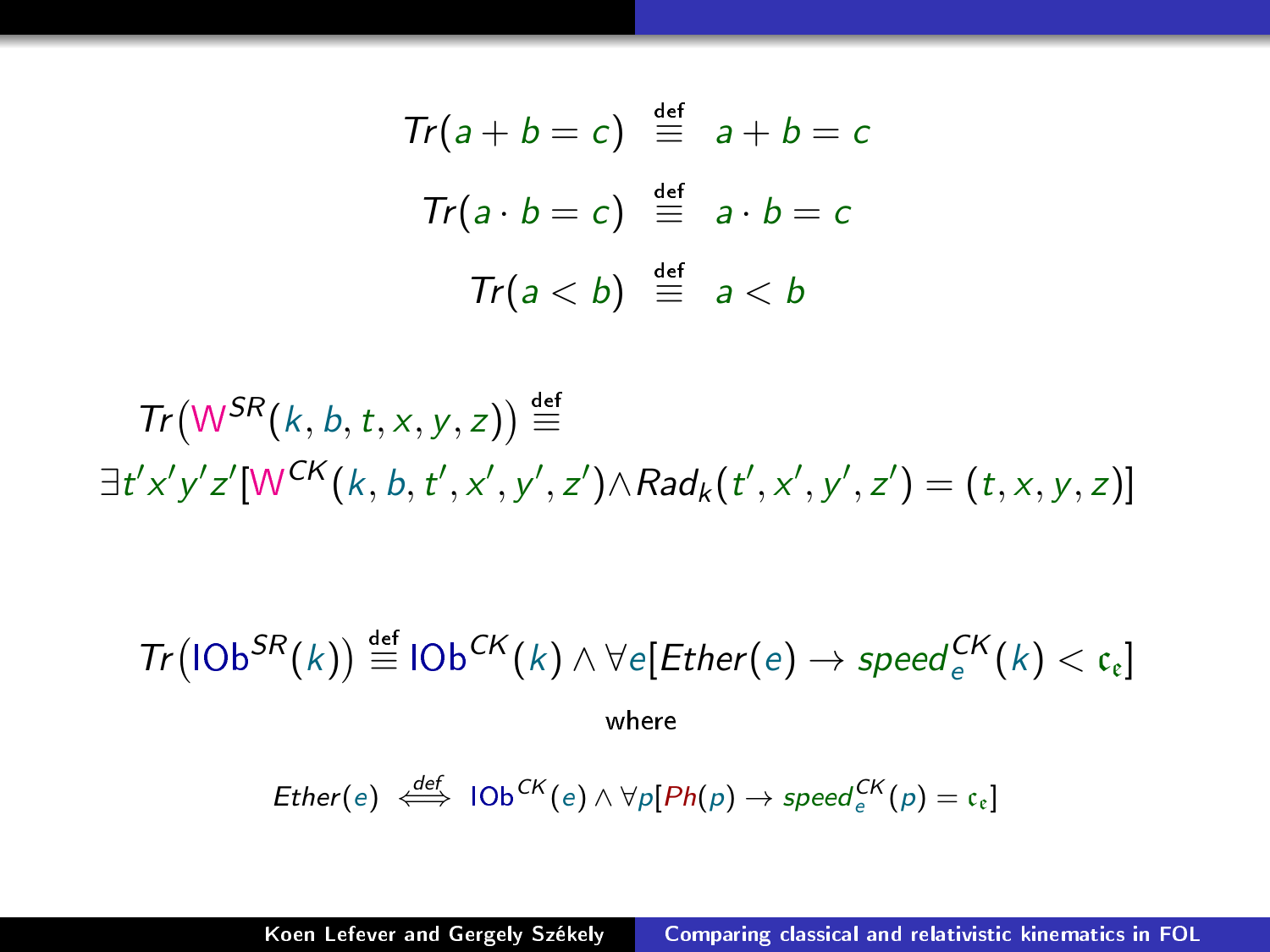# There is an interpretation Tr of SpecRel<sub>Full</sub> in ClassicalKin<sub>Full</sub>.

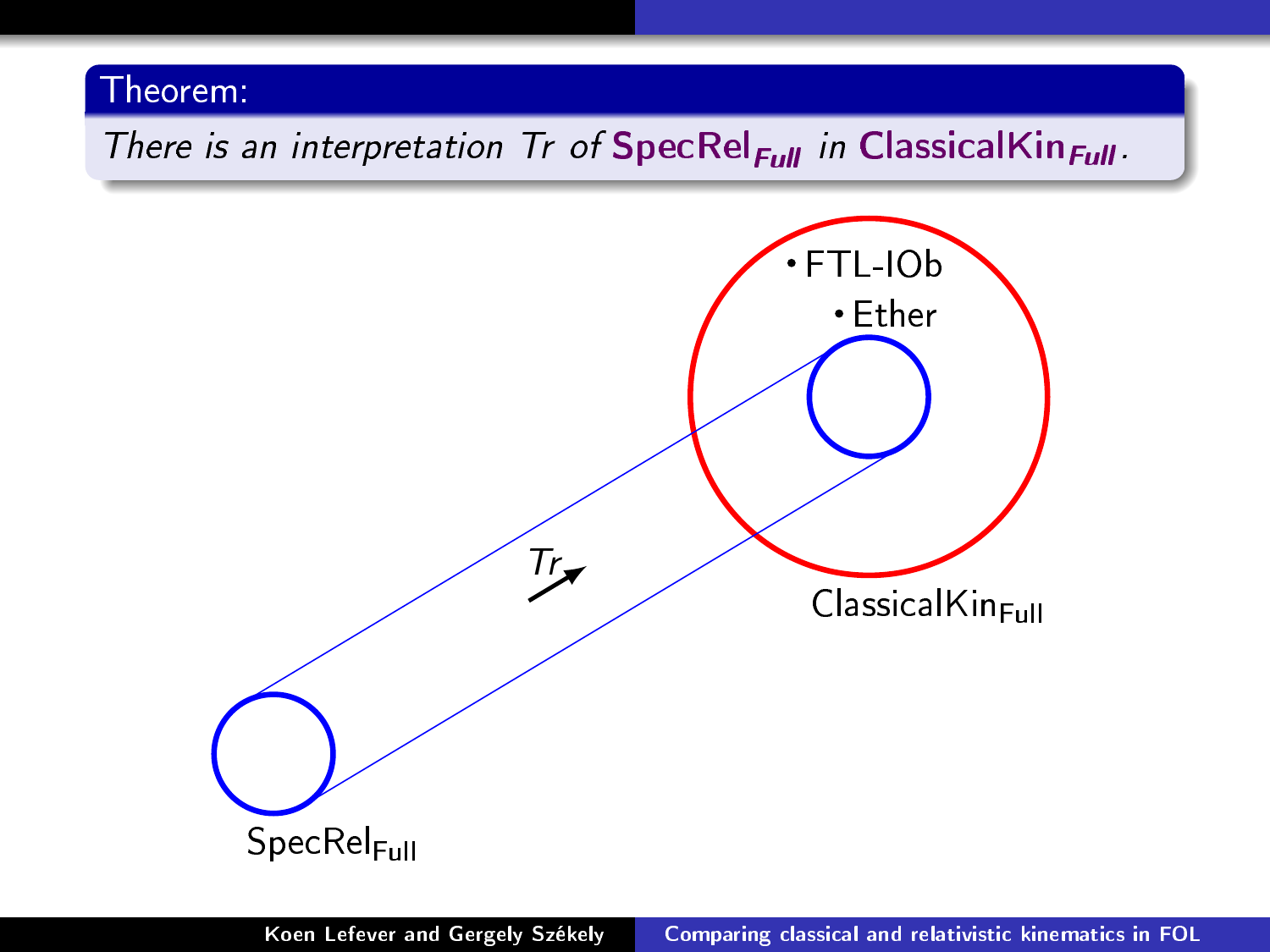There is no definitional equivalence between  $\mathsf{SpecRel}_{\mathsf{Full}}$  and  $ClassicalKin<sub>Full</sub>$ .



Conceptual distance(SpecRel<sub>Full</sub>, ClassicalKin<sub>Full</sub>)  $> 0$ 

Koen Lefever and Gergely Székely | [Comparing classical and relativistic kinematics in FOL](#page-0-0)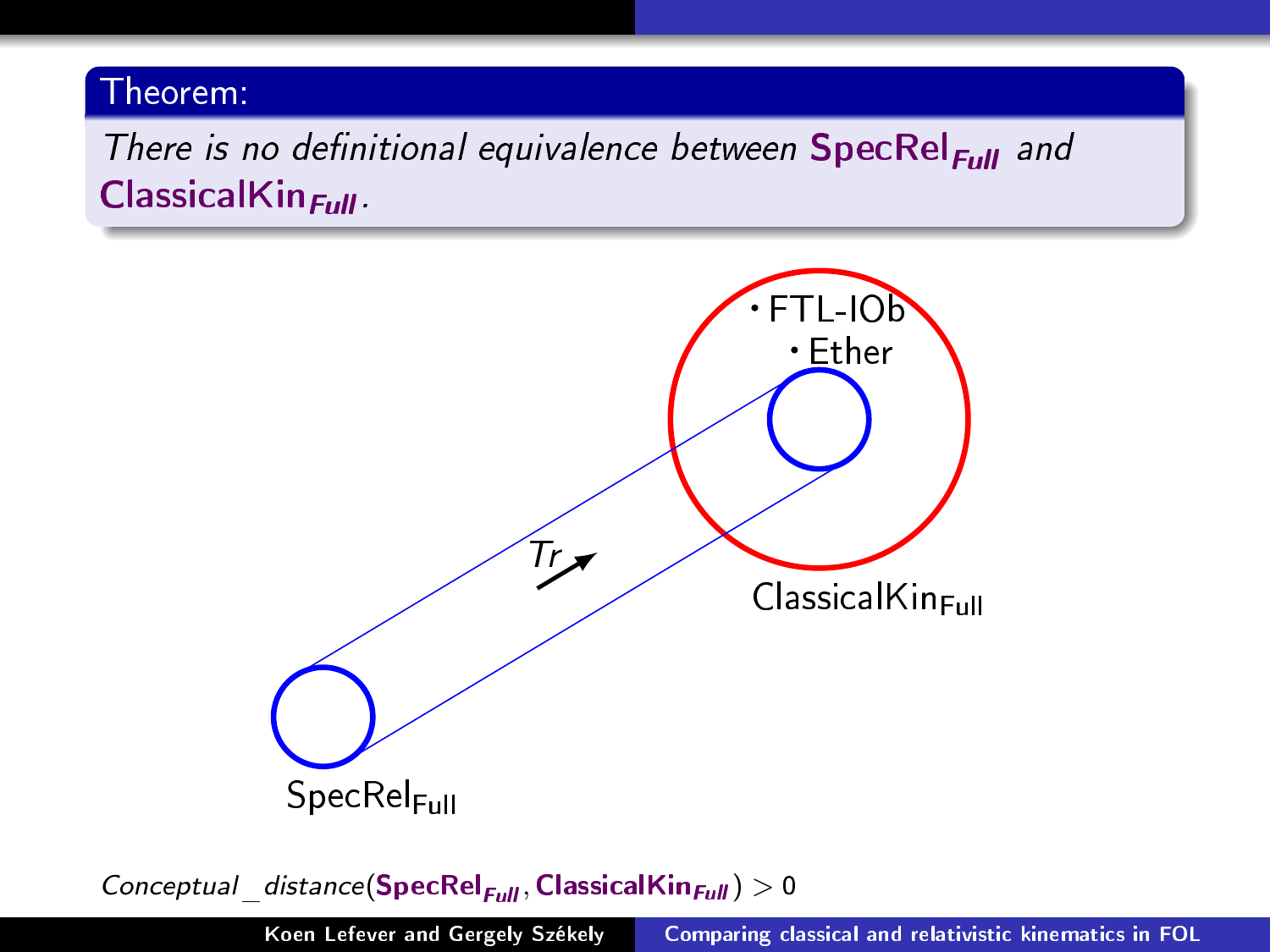Adding and removing concepts to make both theories equivalent:

- **•** Removing FTL observers from ClassicalKin $_{Full}$
- Adding a "primitive ether" to SpecRel<sub>Full</sub>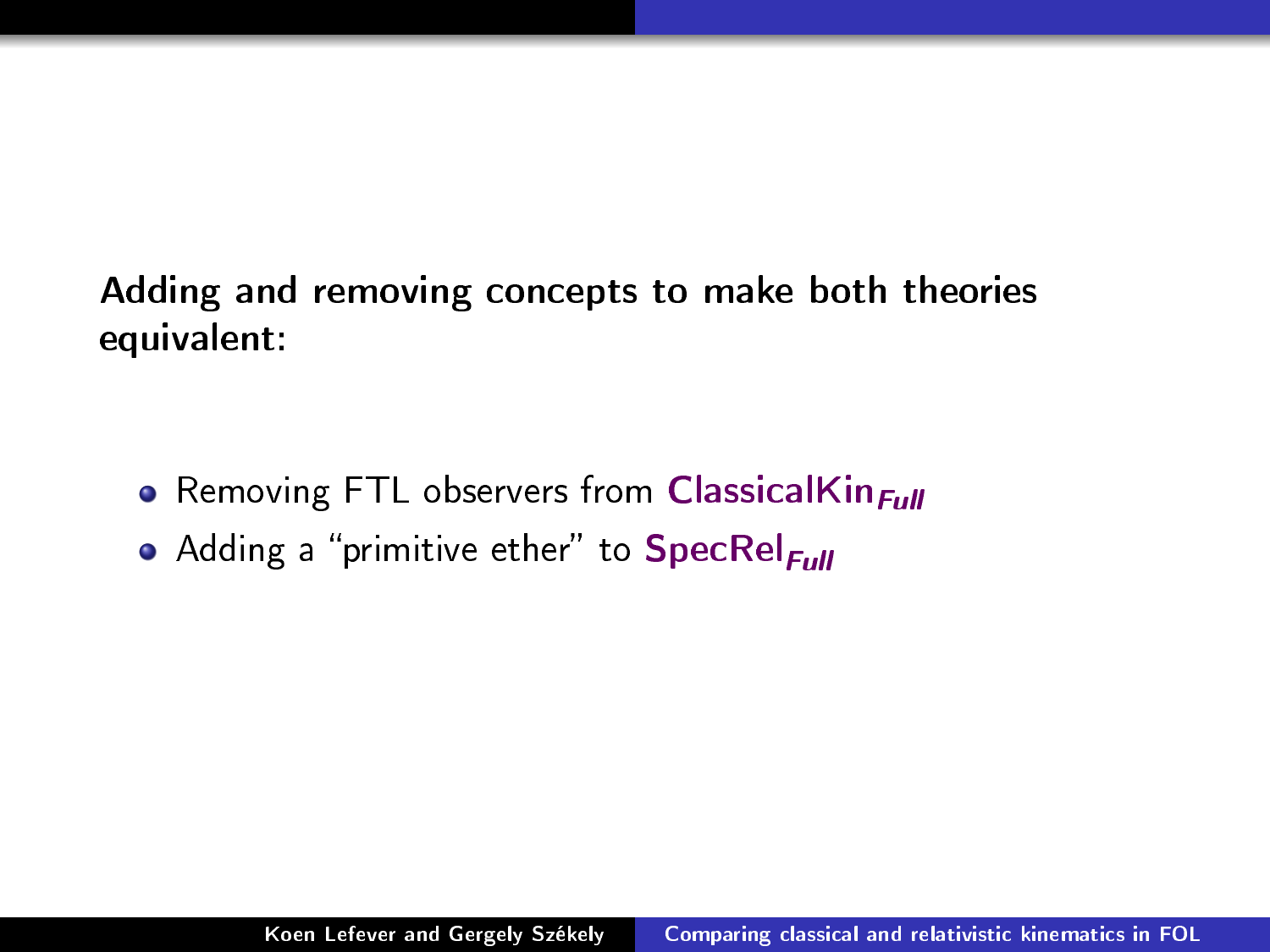# $\mathsf{ClassicalKin}^{\textbf{STL}}_{\textit{Full}}$ := Kin ∪ {AxEther, AbsTime, AxThExp<sup>STL</sup>, AxNoFTL}

### AxNoFTL :

All inertial observers move slower than light with respect to the ether frames.

 $\neg \exists m ( \mathit{IOb(m)} \land \exists e[\mathit{Ether}(e) \land \mathit{Speed}^{CK}_e(m) \geq \mathfrak{c}_e]).$ 

# AxThExp<sup>STL</sup>:

Inertial observers can move with any speed which is in the ether frame slower than that of light.

 $\exists h\ \left( \textit{IOb}(h) \right) \wedge \forall e \bar{\mathsf{x}} \bar{\mathsf{y}} \big( \textit{Ether}(e) \wedge \textsf{space}(\bar{\mathsf{x}},\bar{\mathsf{y}}) < \mathfrak{c}_\mathfrak{e} \cdot \textsf{time}(\bar{\mathsf{x}},\bar{\mathsf{y}})$  $\rightarrow \exists k \; IOb(k) \wedge W(e,k,\bar{x}) \wedge W(e,k,\bar{y}).$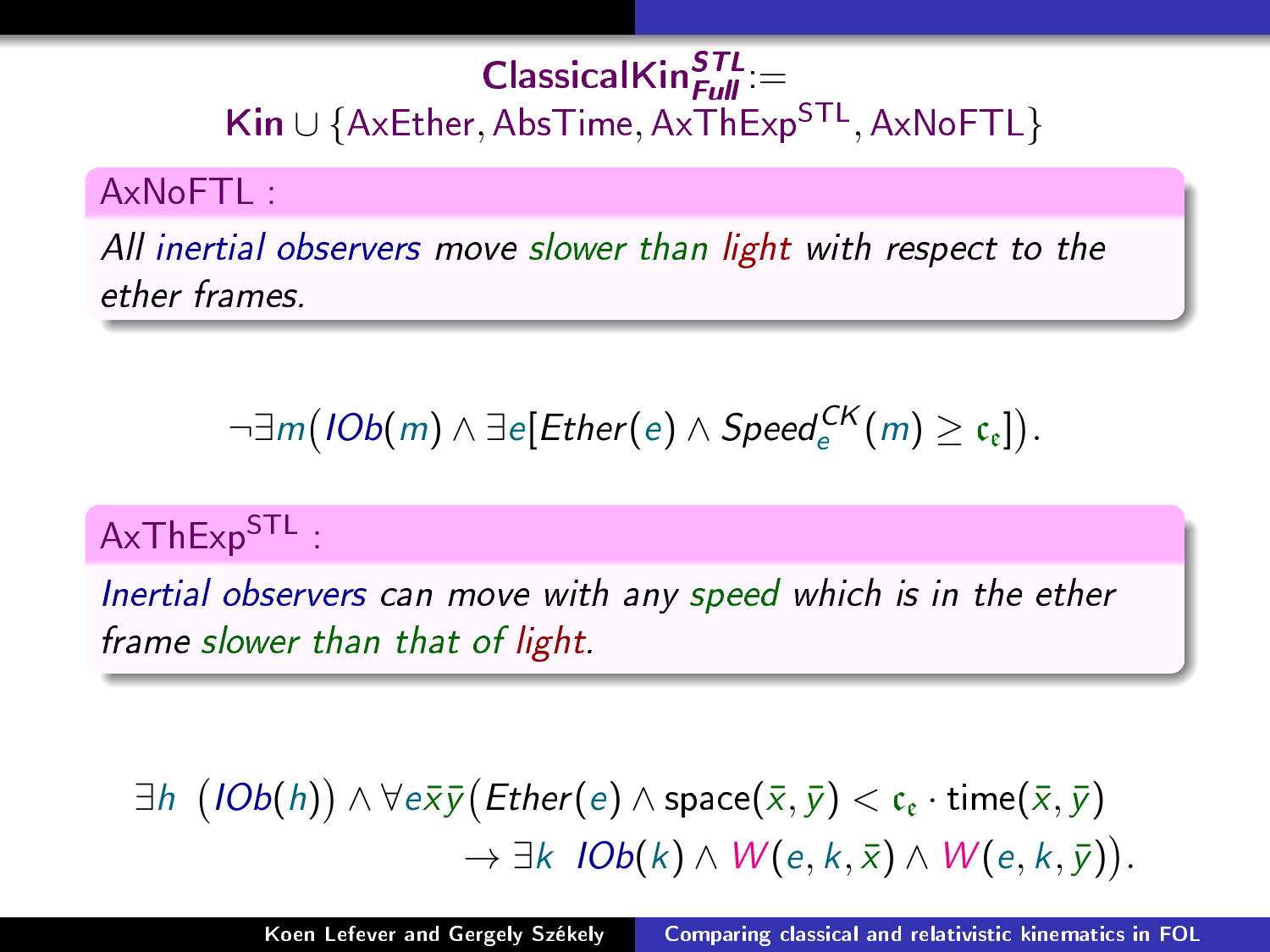# $\mathsf{SpecRel}_{\mathsf{Full}}^e\!\coloneqq\!\mathsf{SpecRel}_{\mathsf{Full}}\cup\{\mathsf{A}\mathsf{xPrimitiveEther}\}$

### AxPrimitiveEther :

There is a non-empty class of ether observers, stationary with respect to each other, which is closed under trivial transformations.



 $\exists e \big(E(e) \wedge \forall k \big[[\textit{IOb}(k) \wedge (\exists \, \mathcal{T} \in \mathit{Triv}) w_{ek}^{\mathcal{SR}} = \mathcal{T}] \leftrightarrow E(k)\big])$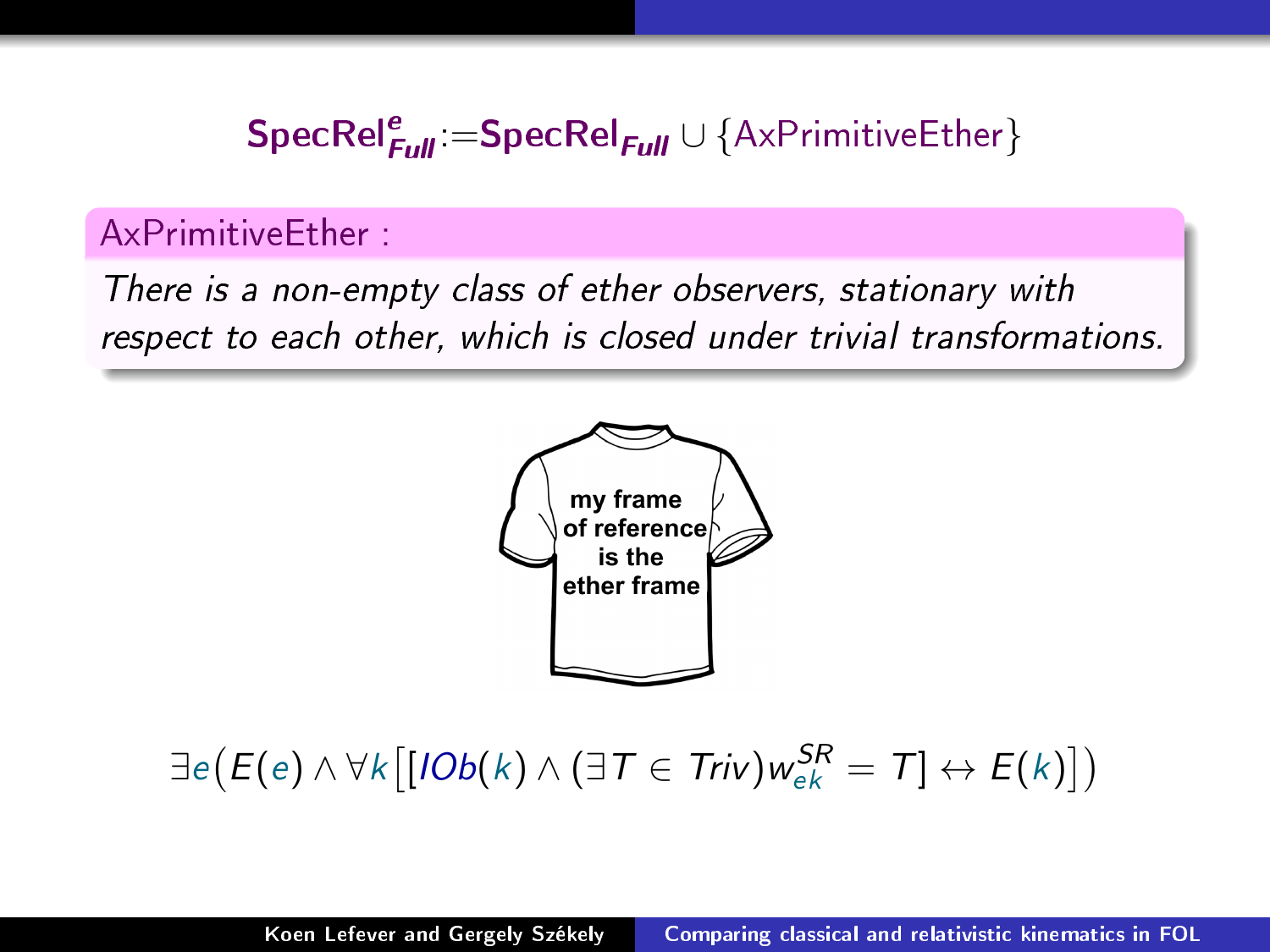# There is an interpretation  $Tr'_{+}$  of ClassicalKin ${}_{Full}^{STL}$  in SpecRel ${}_{Full}^{e}$ .  $\textit{SpecRel}_{\textit{Full}}^e \ \vdash \ \textit{Tr}'_+( \textit{ClassicalKin}_{\textit{Full}}^{\textit{STL}})$

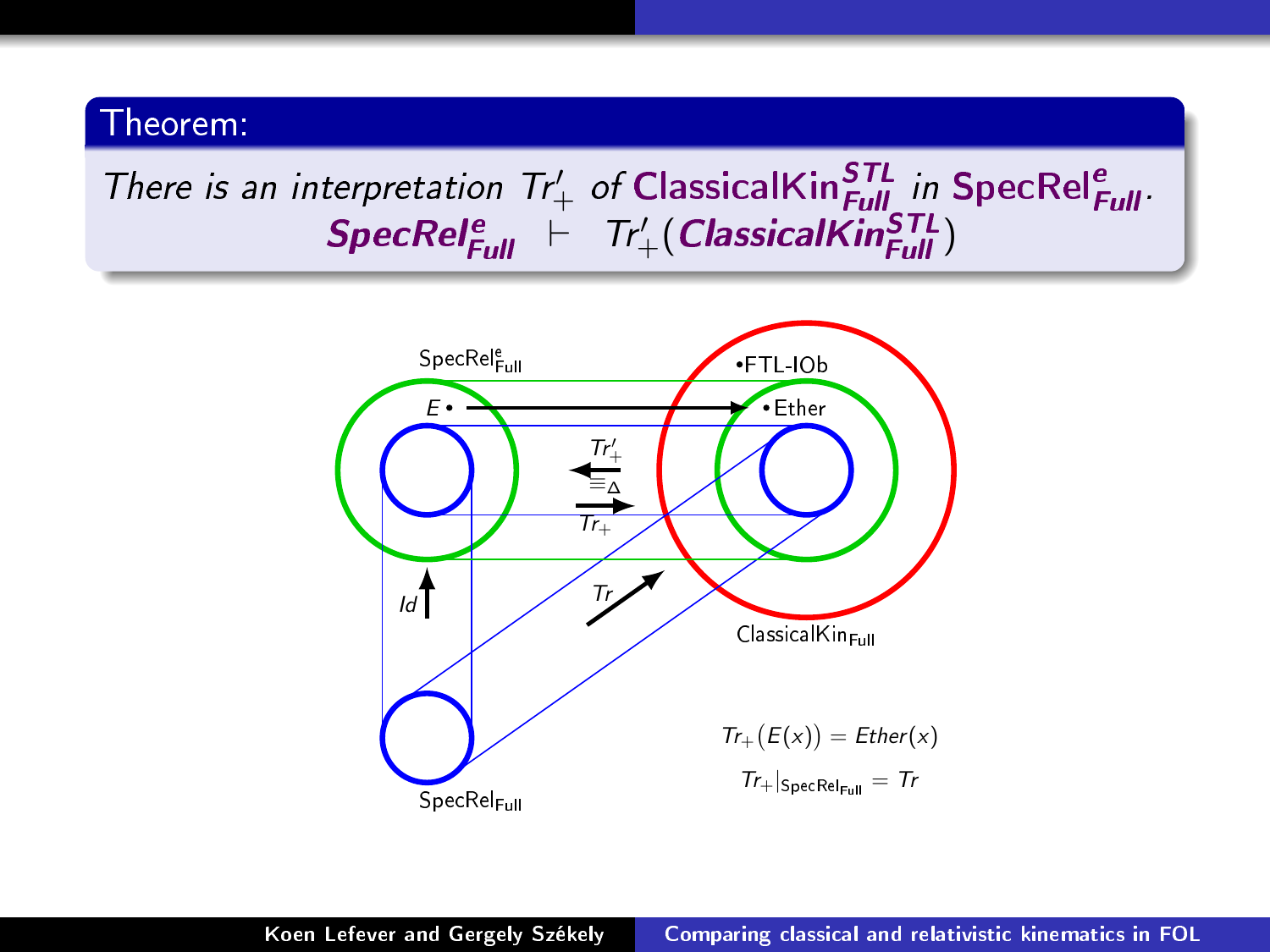# $Tr_+$  and  $Tr'_+$  are a definitional equivalence between SpecRel $_{\text{Full}}^e$ and ClassicalKin<sup>STL</sup>

 $\tau_{T+}' \circ \tau_{T+}(\mathsf{SpecRel}_{Full}^e) \Leftrightarrow \mathsf{SpecRel}_{Full}^e$  and  $\tau_{T+} \circ \tau_{T+}'(\mathsf{ClassicalKin}_{Full}^{STL}) \Leftrightarrow \mathsf{ClassicalKin}_{Full}^{STL}$ 



Conceptual distance(SpecRel<sub>Full</sub>, ClassicalKin<sub>Full</sub>)  $\leq 2$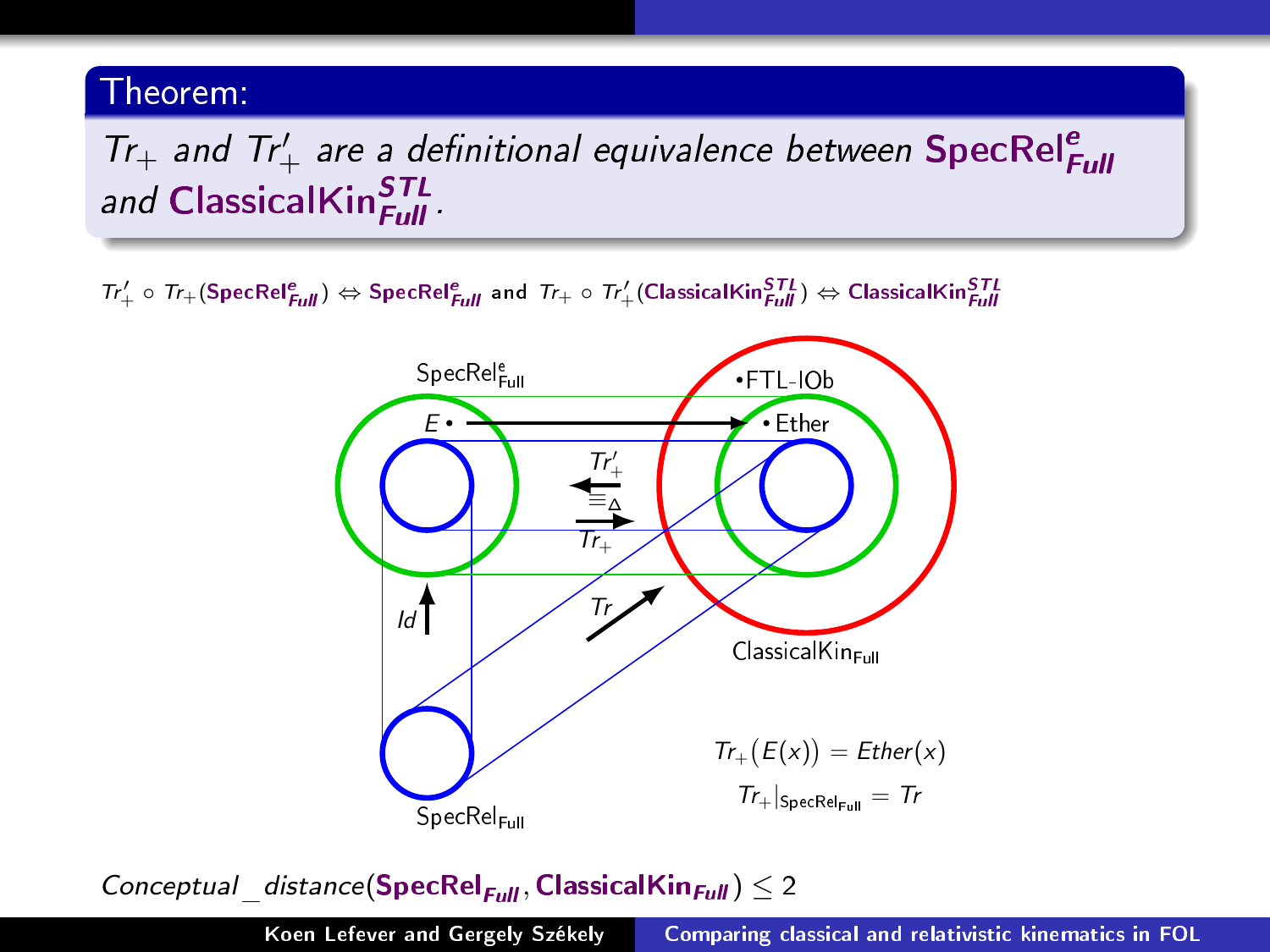There is an interpretation  $Tr_*$  of ClassicalKin $_{Full}^{STL}$  in  $Cl$ assicalKin $_{Full}$ .

 $\textit{Classical}$ Kin<sub>Full</sub>  $\vdash$  Tr<sub>\*</sub> (ClassicalKin $_{\textit{Full}}^{\textit{STL}}$ )

#### Theorem:

There is an interpretation  $Tr'_{*}$  of ClassicalKin<sub>Full</sub> in  $\mathsf{ClassicalKin}^{\textbf{\textit{STL}}}_{\textit{Full}}$  $\overline{C}$  Classical Kin  $_{Full}^{\text{STL}}$   $\vdash$   $Tr'_{*}($  Classical Kin  $_{Full}$ )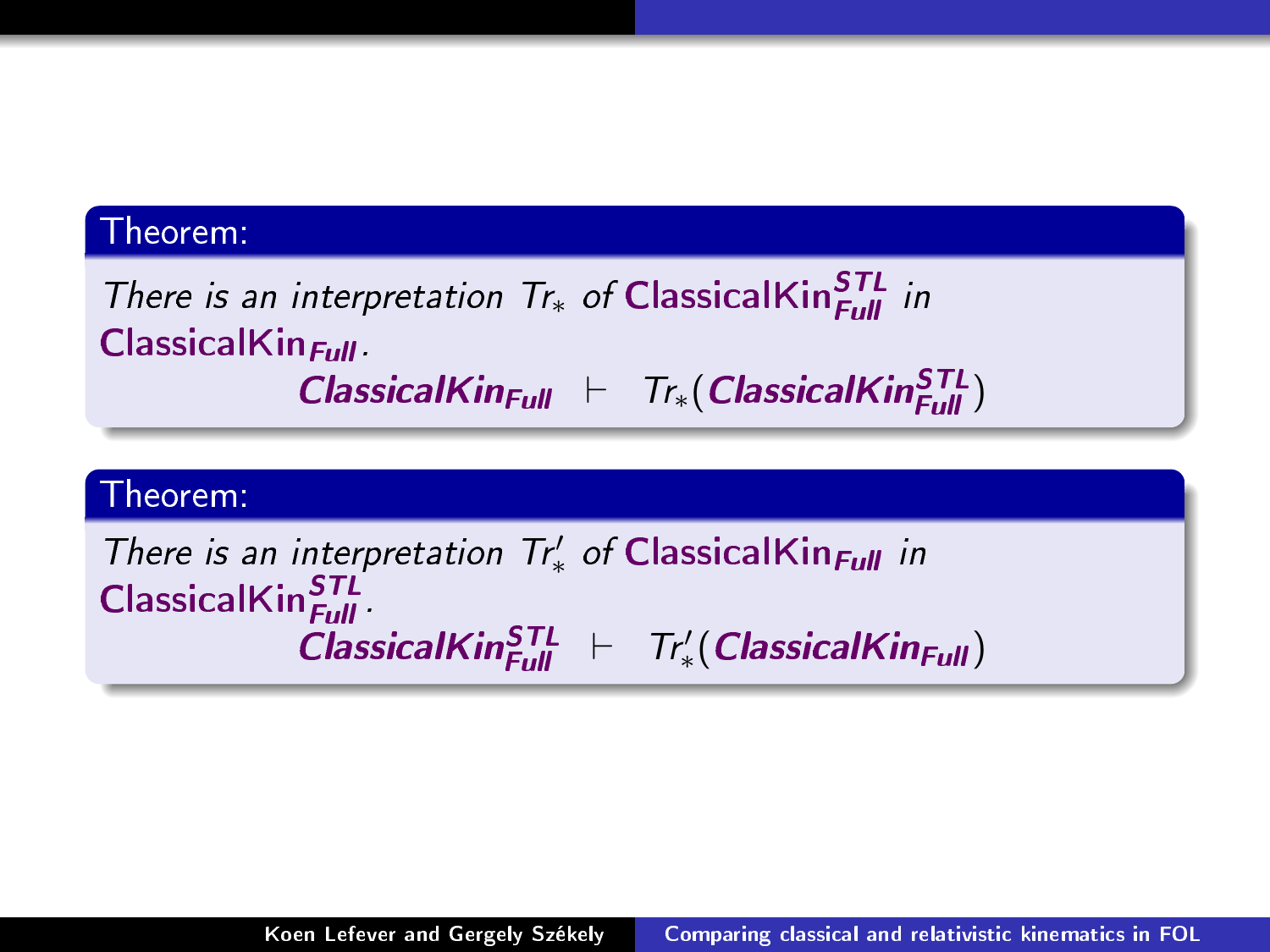$Tr_*$  and  $Tr'_*$  are a definitional equivalence between ClassicalKin $_{Full}^{STL}$ and ClassicalKin $_{\text{Full}}$ .

 $\mathcal{T}r'_* \circ \mathcal{T}r_*( \textsf{ClassicalKin}^{\textsf{STL}}_{Full} ) \Leftrightarrow \textsf{ClassicalKin}^{\textsf{STL}}_{Full}$  and  $Tr_* \circ Tr'_*$ (ClassicalKin $_{Full}$ ) ⇔ ClassicalKin $_{Full}$ 

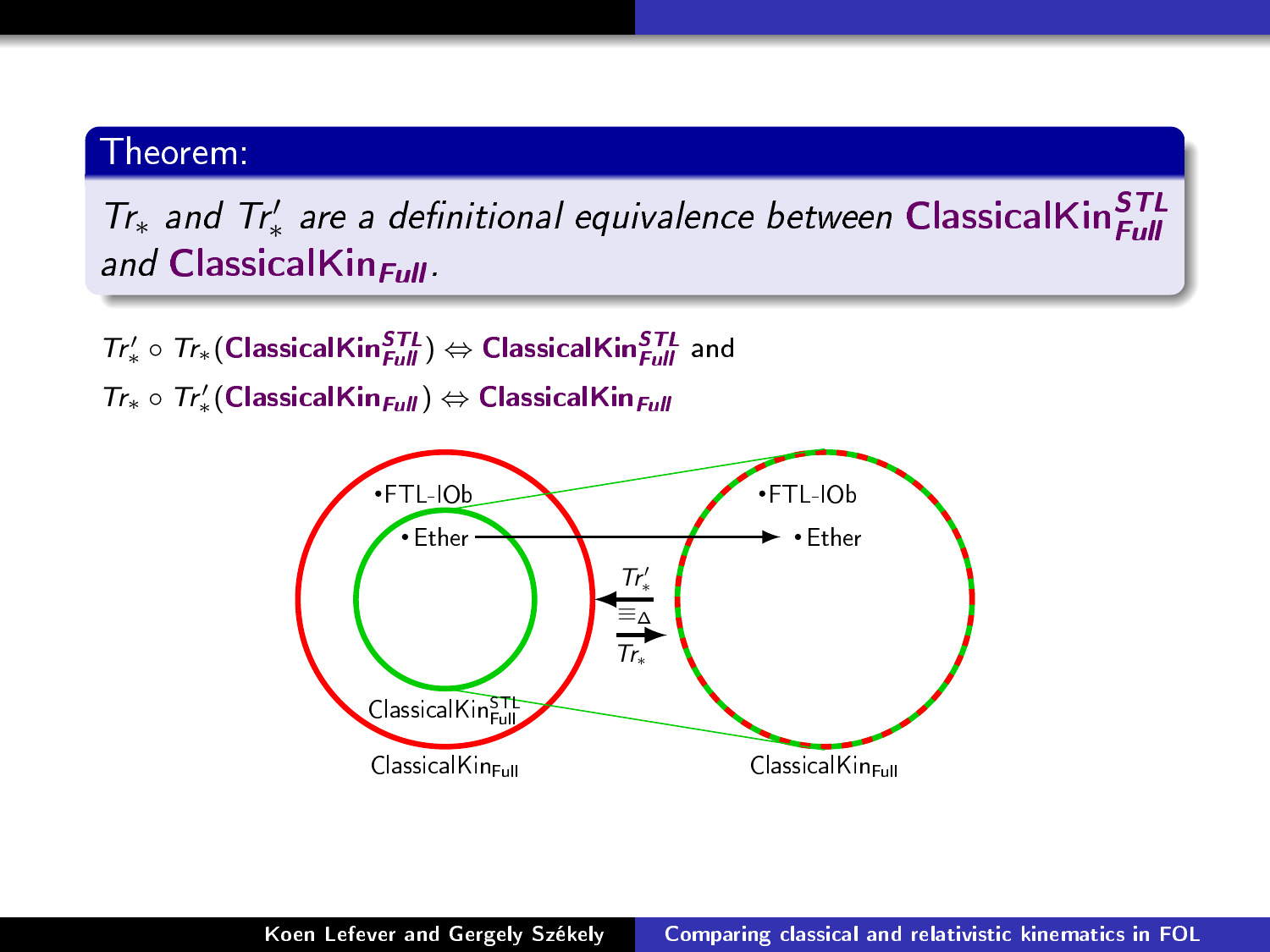$Tr_* \circ Tr_+$  and  $Tr'_+ \circ Tr'_*$  are a definitional equivalence between SpecRel<sup>e</sup> and ClassicalKin<sub>Full</sub>.



Conceptual distance(SpecRel<sub>Full</sub>, ClassicalKin<sub>Full</sub>) = 1

Koen Lefever and Gergely Székely [Comparing classical and relativistic kinematics in FOL](#page-0-0)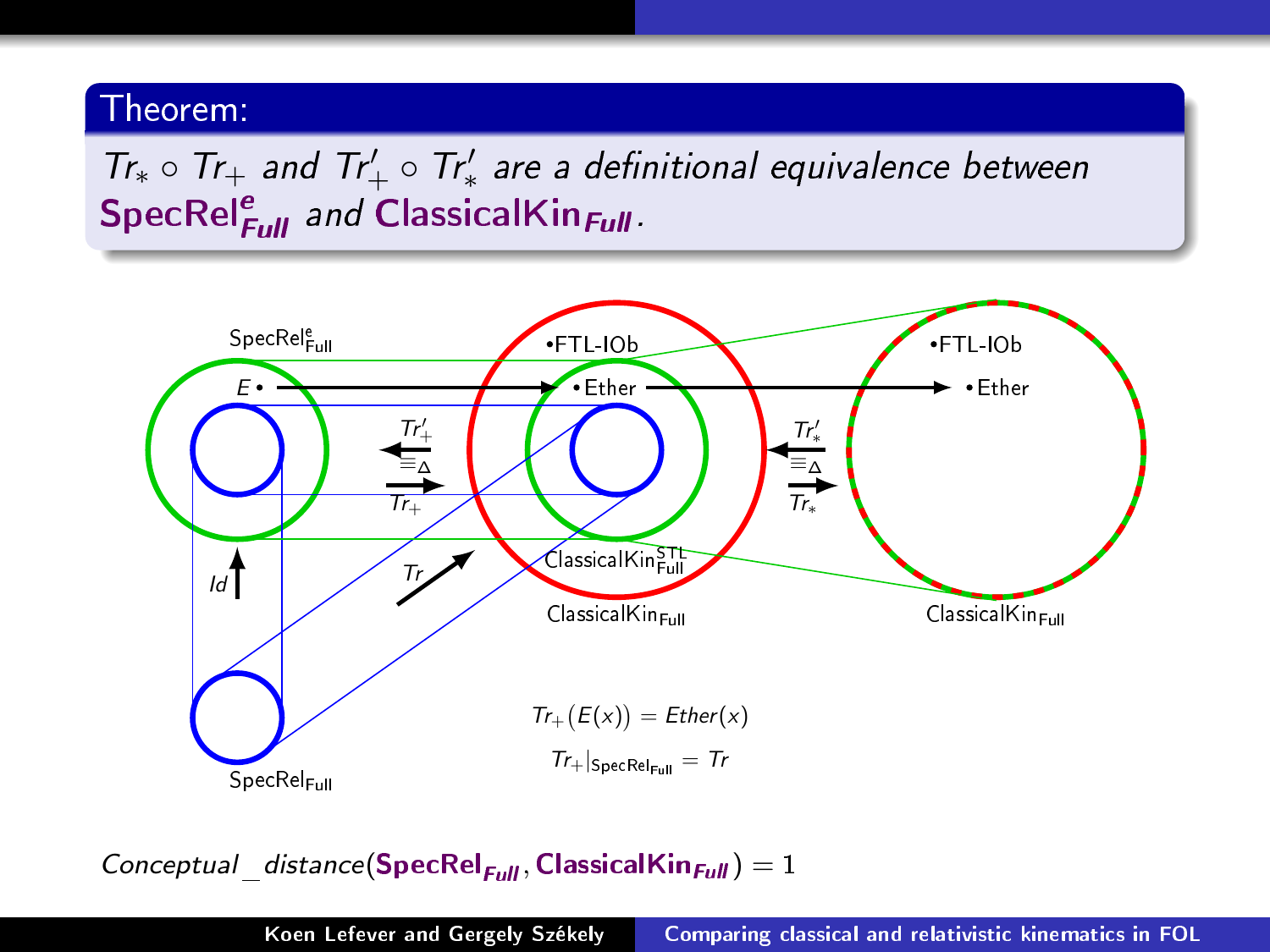## Definition by Mohamed Khaled using Cylindric Algebras / Concept Algebras:

If  $\mathfrak{A} \subset \mathfrak{B}$ , then

 $d(\mathfrak{A}, \mathfrak{B}) = min\big\{n : \exists b_1 \ldots b_n \text{ such that } \langle \mathfrak{A}, b_1 \ldots b_n \rangle = \mathfrak{B}\big\}$ 

where

- $\bullet$  21  $\subset$  23 means that 21 is a embedable in  $\mathfrak{B}$ ,
- $\bullet$   $b_1 \ldots b_n$  are the minimal elements to be added to  $\mathfrak A$  to generate B.

For arbitrary algebras  $\mathfrak A$  and  $\mathfrak B$ .

$$
d(\mathfrak{A}, \mathfrak{B}) = min \left\{ \sum_{i=0}^N d(\mathfrak{B}_i, \mathfrak{B}_{i+1}) : \mathfrak{B}_0 = \mathfrak{A}, \mathfrak{B}_i \sim \mathfrak{B}_{i+1}, \mathfrak{B}_N = \mathfrak{B} \right\},
$$

where ∼ means ⊂ or ⊃.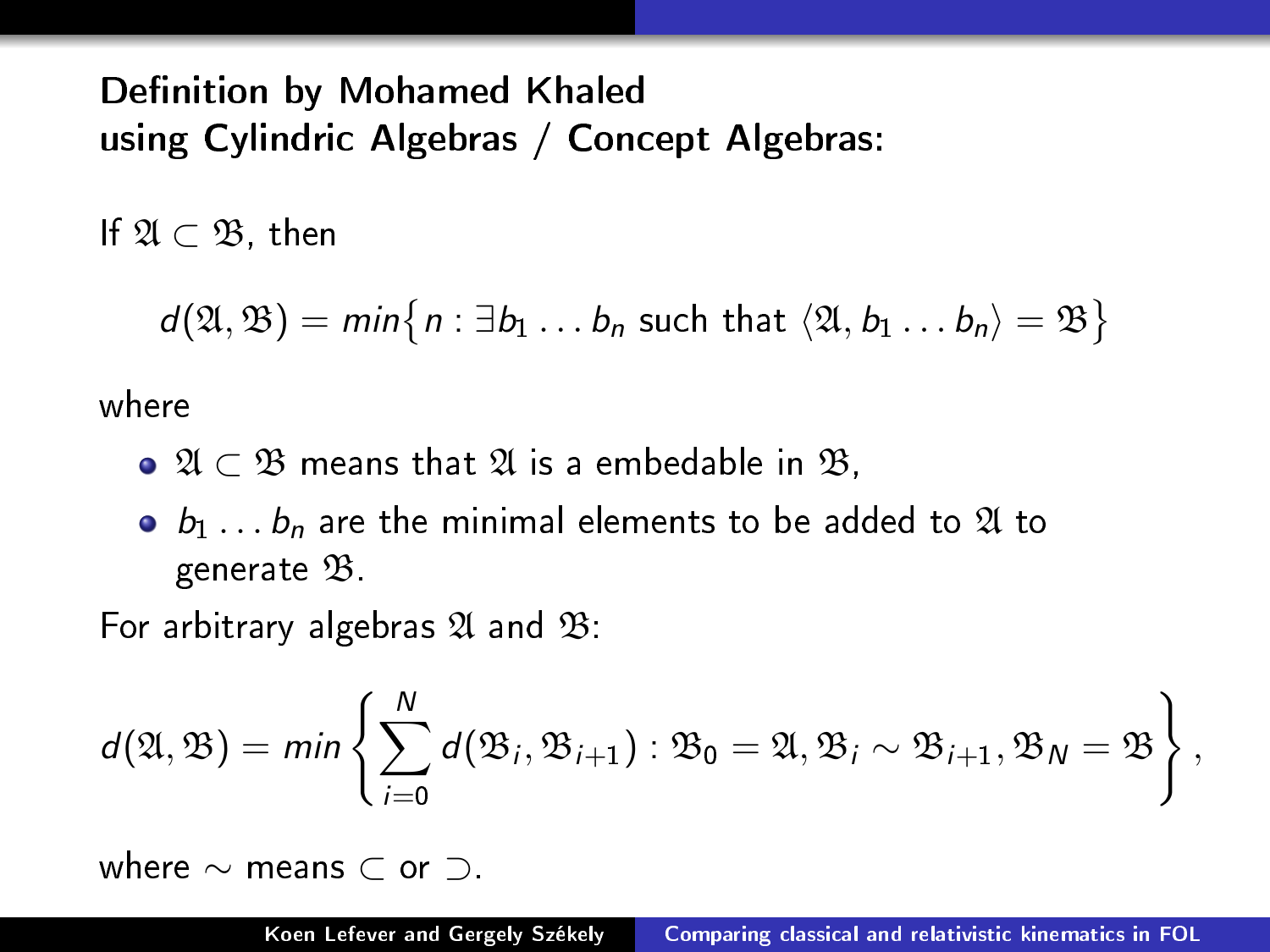Upcoming paper: generalization to calculate distances between formal theories, groups, vector spaces, ordered fields,  $\dots$ 

Distances Between Formal Theories by Michèle Friend, Mohamed Khaled, Koen Lefever & Gergely Székely